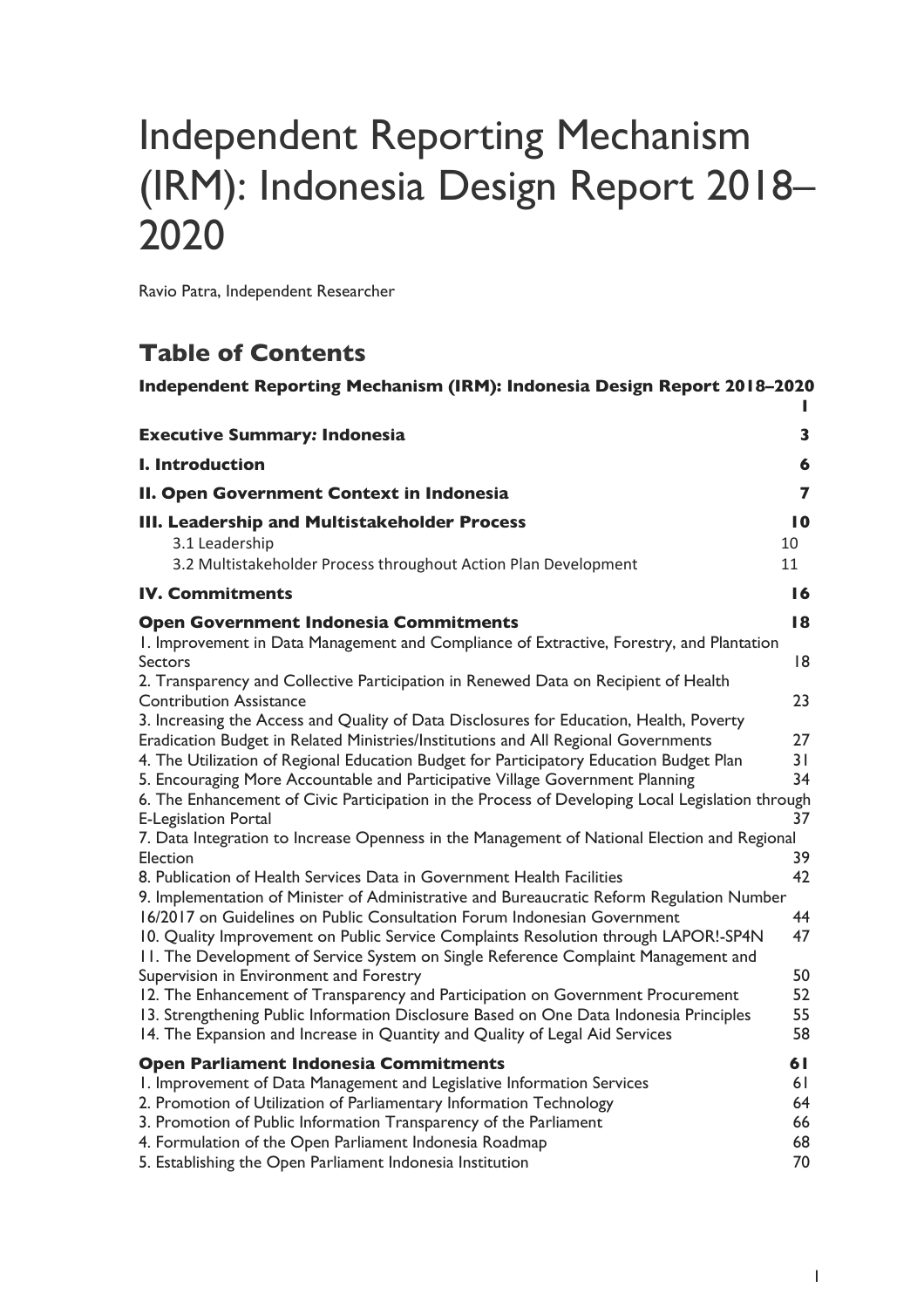| <b>V. General Recommendations</b>                                   |    |  |  |  |  |  |  |  |  |  |
|---------------------------------------------------------------------|----|--|--|--|--|--|--|--|--|--|
| 5.1 IRM Recommendations                                             | 72 |  |  |  |  |  |  |  |  |  |
| 5.2 Response to Previous IRM Key Recommendations                    | 74 |  |  |  |  |  |  |  |  |  |
| <b>VI. Methodology and Sources</b>                                  | 75 |  |  |  |  |  |  |  |  |  |
| Interviews and Stakeholder Input                                    | 75 |  |  |  |  |  |  |  |  |  |
| About the Independent Reporting Mechanism                           | 77 |  |  |  |  |  |  |  |  |  |
| Annex I. Overview of Indonesia's Performance throughout Action Plan |    |  |  |  |  |  |  |  |  |  |
| <b>Development</b>                                                  | 78 |  |  |  |  |  |  |  |  |  |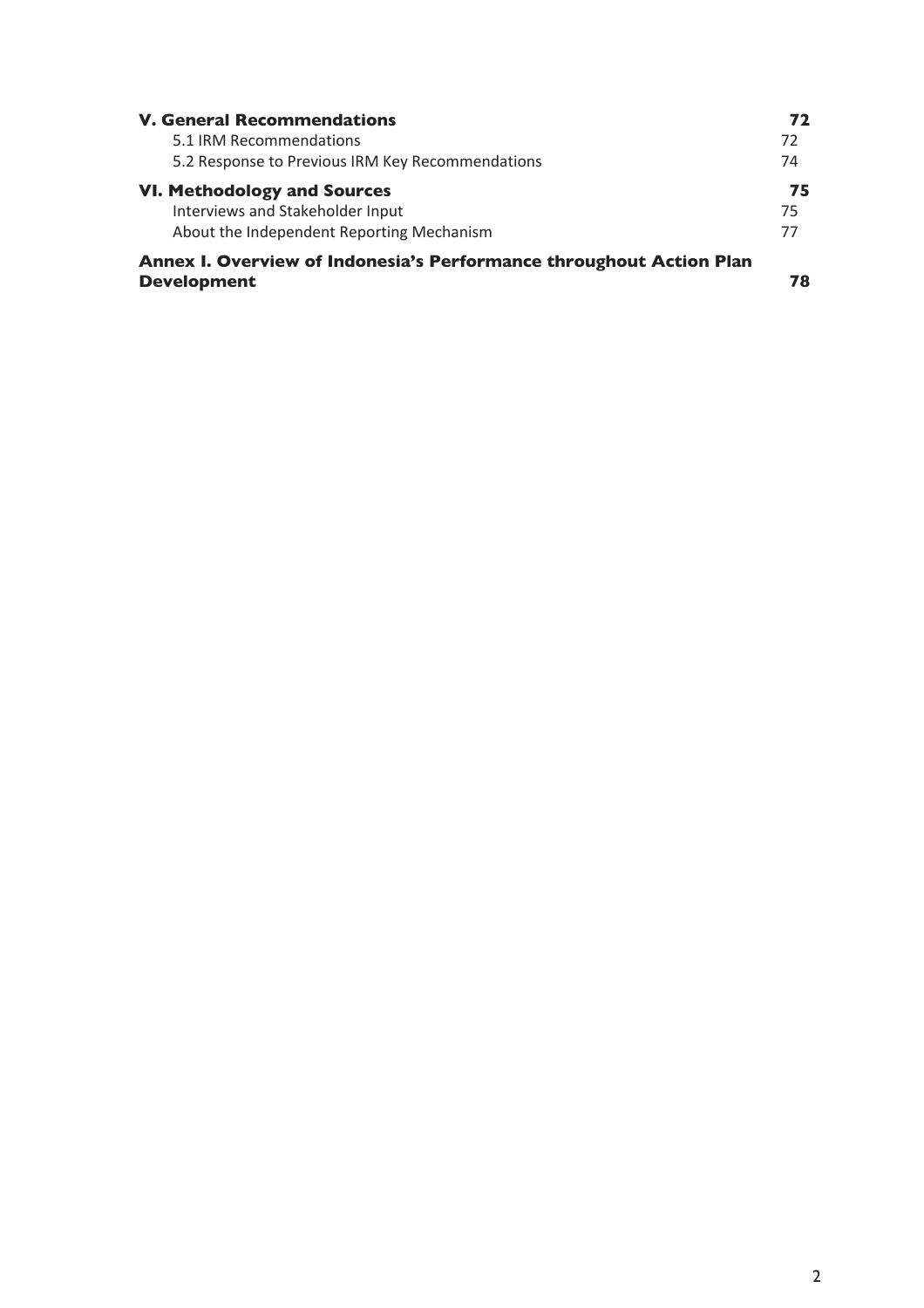Open Government Partnership 11 11 11 11 11

## **Executive Summary***:* **Indonesia**

Indonesia's fifth action plan included a range of commitments that aimed to open government in a variety of sectors, with particular focus on information disclosure and data governance. The plan also included five commitments under the open parliament initiative. The collaborative action plan development process, led by civil society, yielded two commitments of nineteen with transformative potential impact. Future action plan development could benefit from clearer definition of the role of the multistakeholder forum, more frequent meetings of the forum, and stronger communication and outreach to ensure that the development process is open to all stakeholders.

The Open Government Partnership (OGP) is a global partnership that brings together government reformers and civil society leaders to create action plans that make governments more inclusive, responsive, and accountable. The Independent Reporting Mechanism (IRM) monitors all action plans to ensure governments follow through on commitments. Indonesia joined OGP as a Founding Member in 2011. Since, Indonesia has implemented five action plans. This report evaluates the design of Indonesia's fifth action plan.

## **General overview of action plan**

The Open Government Indonesia (OGI) National Secretariat is the coordinating agency for OGP activities Indonesia. The Ministry of National Development Planning (Bappenas) leads coordination with OGI and mandates a multi-stakeholder forum comprising representatives from both government and civil society stakeholders to oversee the action plan development.

Development of Indonesia's fifth action plan began in May 2018 with a joint workshop to inform stakeholders of the process and gather feedback on the stages of development. OGI published all relevant information pertaining to the development of the action plan on a repository hosted on ogi.bappenas.go.id.

#### **Table 1. At a glance**

Participating since: 2011 Action plan under review: 2018–2020 Report type: Design Number of commitments: 19

#### **Action plan development**

Is there a Multi-stakeholder forum: Yes Level of public influence: Collaborate Acted contrary to OGP process: No

#### **Action plan design**

Commitments relevant to OGP values: 19 (100%) Transformative commitments: 2 (11%) Potentially starred: 2 (11%)

#### **Action plan implementation**

Starred commitments: *N/A* Completed commitments: *N/A* Commitments with Major DIOG\*: *N/A* Commitments with Outstanding DIOG\*: *N/A*

*\*DIOG: Did it Open Government?*



Collaborative working groups with government and civil society members drafted commitments within different themes for inclusion in the action plan. Consultation process was centralized in Jakarta with minimum participation from subnational governments and other local stakeholders. A series of bilateral meetings involving government, civil society, and other stakeholders helped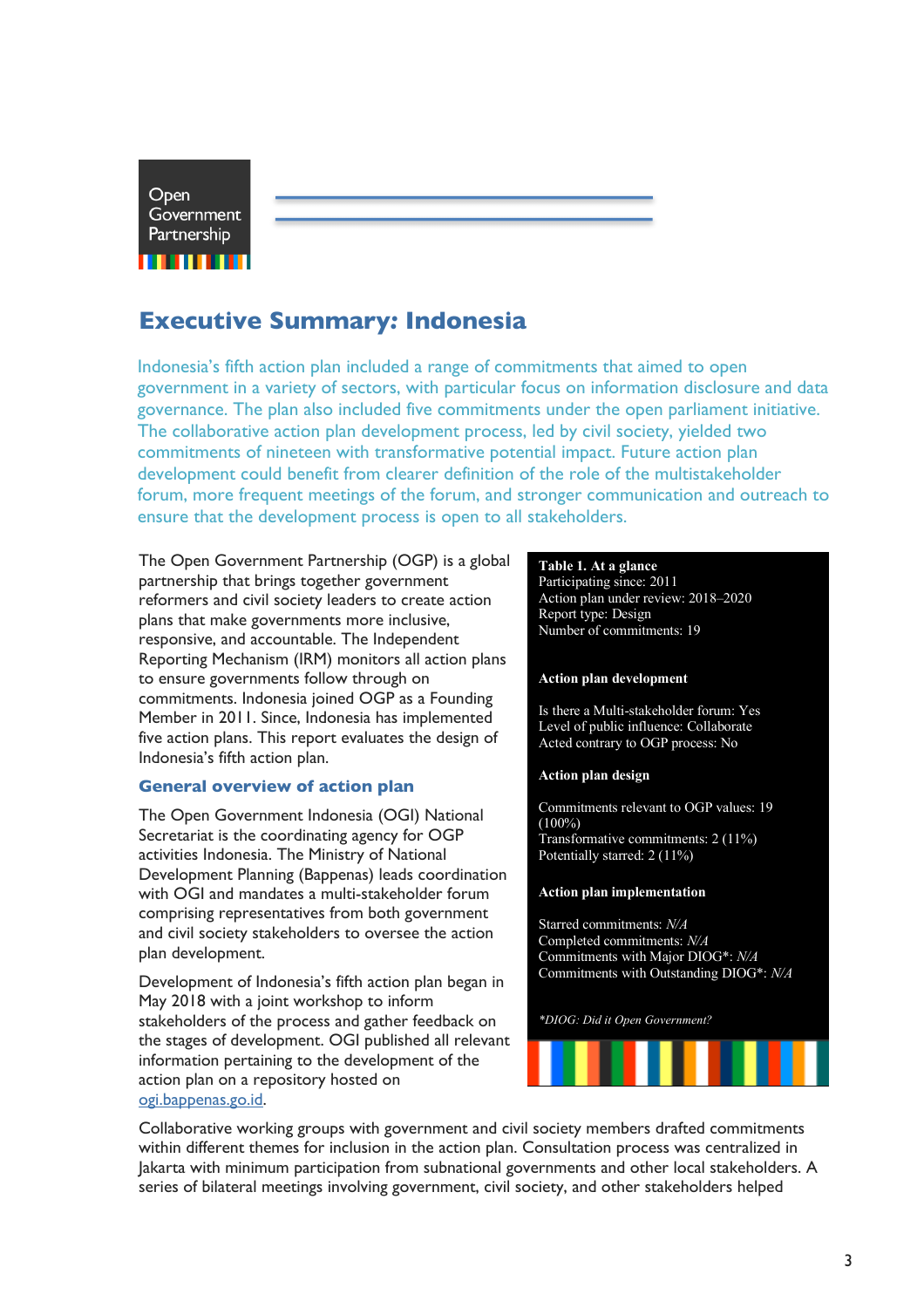shape the commitments included in the action plan. However, beyond the early stage of action plan development, the multi-stakeholder forum was absent from the remainder of the process.

In December 2018, Indonesia submitted its fifth action plan with a total of 19 commitments, 5 of which are part of the open parliament initiative. These open parliament commitments were developed through an entirely separate process led by the House of Representatives (DPR) and the Indonesian Parliamentary Center (IPC), a civil society organization. Data governance and disclosure continued to be the major themes incorporated throughout the action plan, but the much-needed Presidential Regulation on One Data Indonesia had remained unsigned and stuck in a bureaucratic and political limbo.

## Table 2. Noteworthy commitments

| <b>Commitment</b><br>description                                                                                                                                                                                                                                                                                           | <b>Moving forward</b>                                                                                                                                                                                                                                                                                                                                               | <b>Status at the end</b><br>of implementation<br>cycle             |
|----------------------------------------------------------------------------------------------------------------------------------------------------------------------------------------------------------------------------------------------------------------------------------------------------------------------------|---------------------------------------------------------------------------------------------------------------------------------------------------------------------------------------------------------------------------------------------------------------------------------------------------------------------------------------------------------------------|--------------------------------------------------------------------|
| I. Improvement in Data<br><b>Management and</b><br><b>Compliance of</b><br><b>Extractive, Forestry,</b><br>and Plantation Sectors<br>Expand the use of the<br><b>Beneficial Ownership</b><br>database, including the<br>registration of beneficial<br>ownership in the extractive,<br>forestry, and plantation<br>sectors. | The government could establish a<br>clear mechanism for<br>intragovernmental coordination<br>in the implementation of the<br>registry and ensure strong<br>collaboration with civil society to<br>advance to an open registry after<br>the initial stages of<br>implementation.                                                                                     | Note: this will be assessed<br>at the end of action plan<br>cycle. |
| 10. Quality<br><b>Improvement on Public</b><br><b>Service Complaints</b><br><b>Resolution through</b><br><b>LAPOR!-SP4N</b><br>Integrate additional<br>government institutions,<br>increase complaint response<br>rates, and enhance compliance<br>with standards through<br>LAPOR!-SP4N.                                  | The government could engage<br>the Information Commission to<br>ensure transparency of the<br>complaints management process;<br>establish standard guidelines for<br>government institutions to<br>respond to public complaints; and<br>raise awareness among the public<br>to encourage greater use of the<br>system and monitoring of public<br>service delivery. | Note: this will be assessed<br>at the end of action plan<br>cycle. |

## **Recommendations**

The IRM recommendations aim to inform the development of the next action plan and guide implementation of the current action plan.

Table 3. Five key IRM recommendations

| Strengthen the multistakeholder forum through a comprehensive government decree.              |
|-----------------------------------------------------------------------------------------------|
| Establish a clear intragovernmental mechanism for coordination throughout action plan         |
| development, implementation, and evaluation processes.                                        |
| Facilitate participation of local government and civil society stakeholders.                  |
| Include commitments responding to shrinking civic space and public disinformation in the next |
| action plan.                                                                                  |
| Accelerate the implementation of the Presidential Regulation on One Data Indonesia across     |
| all policy sectors.                                                                           |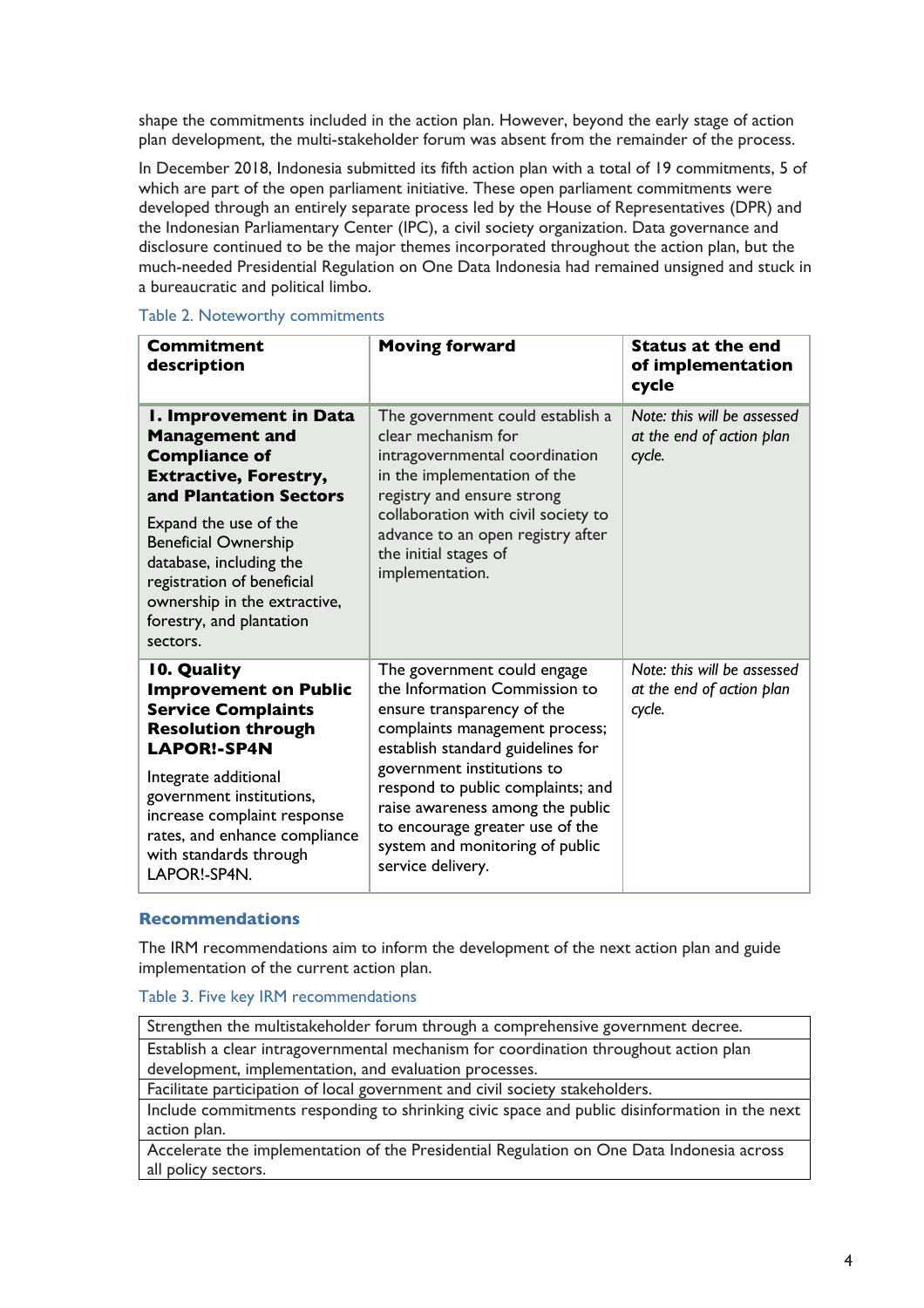## **About the Author**

**Ravio Patra** is an independent researcher based in Jakarta, Indonesia who works in human rights and legislation advocacy.

The Open Government Partnership (OGP) aims to secure concrete commitments from governments to promote transparency, empower citizens, fight corruption, and harness new technologies to strengthen governance. OGP's Independent Reporting Mechanism (IRM) assesses development and implementation of national action plans to foster dialogue among stakeholders and improve accountability.

Open Government Partnership <u>n man</u>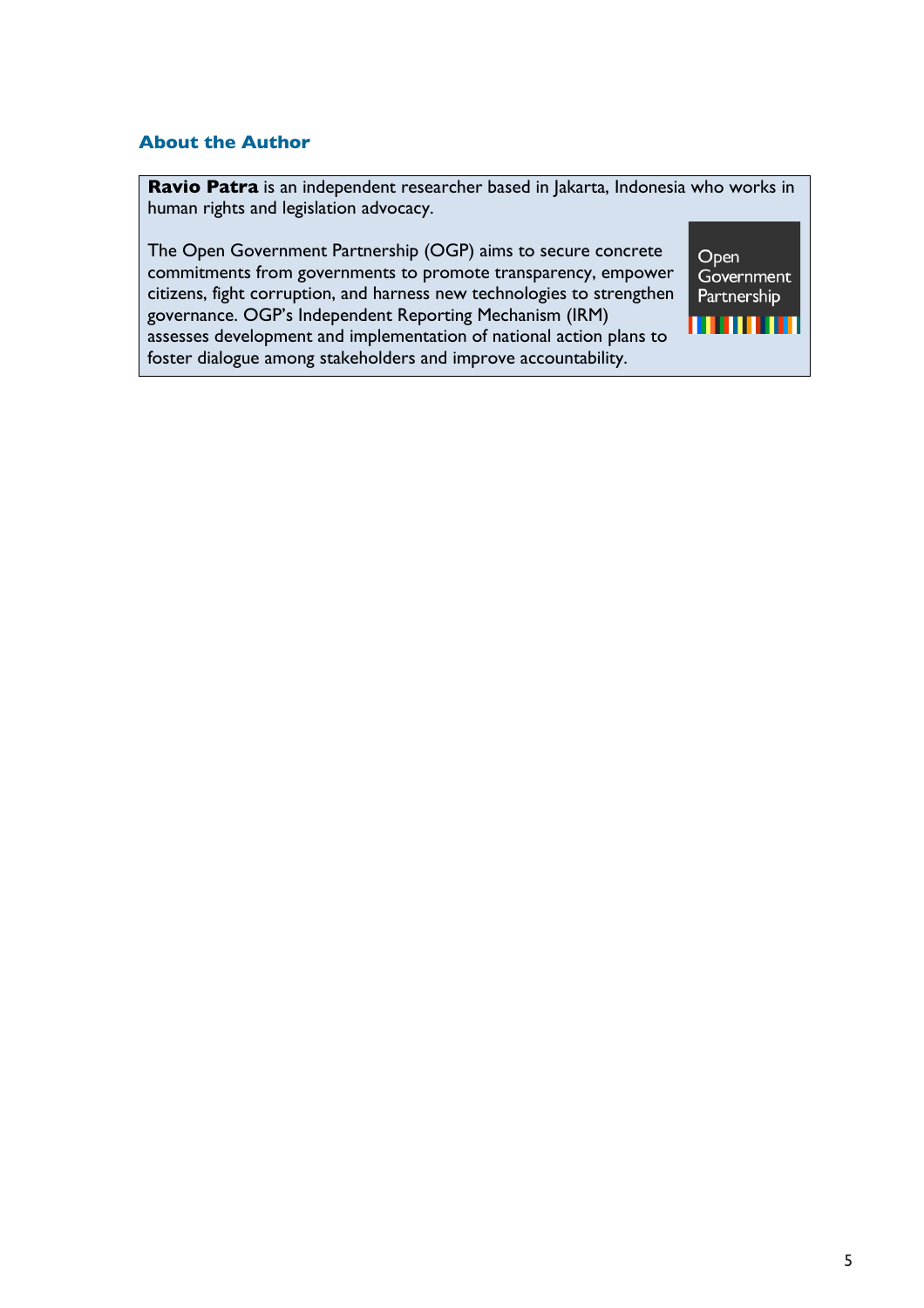## **I. Introduction**

The Open Government Partnership (OGP) is a global partnership that brings together government reformers and civil society leaders to create action plans that make governments more inclusive, responsive, and accountable. Action plan commitments may build on existing efforts, identify new steps to complete ongoing reforms, or initiate action in an entirely new area. OGP's Independent Reporting Mechanism (IRM) monitors all action plans to ensure governments follow through on commitments. Civil society and government leaders use the evaluations to reflect on their own progress and determine if actions have made an impact on people's lives.

Indonesia joined OGP in 2011. This report covers the development and design of Indonesia's fifth action plan for 2018–2020.

The Independent Reporting Mechanism of OGP has partnered with Ravio Patra, an independent researcher, who carried out this evaluation. The IRM aims to inform ongoing dialogue around development and implementation of future commitments. For a full description of the IRM's methodology please visit opengovpartnership.org/about/independent-reporting-mechanism.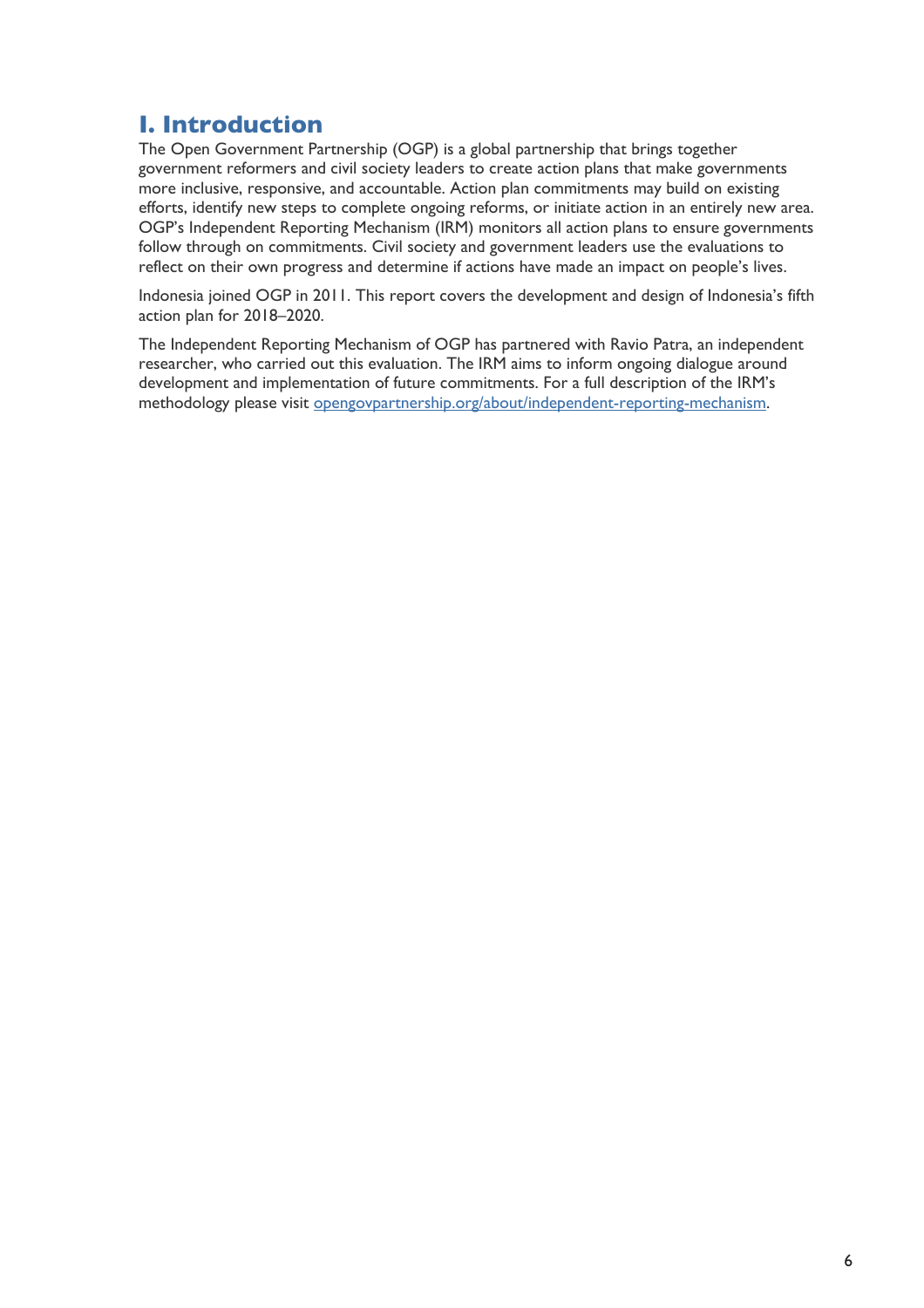## **II. Open Government Context in Indonesia**

Indonesia submitted its fifth OGP action plan ahead of the 2019 election season.<sup>1</sup> The House of Representatives took a major step by declaring its Open Parliament initiative following verbal commitment made at the 2018 OGP Global Summit in Tbilisi, Georgia. However, a string of high-profile attacks on underrepresented groups and prosecutions of activists, journalists, and citizens using internet defamation law signalled shrinking civic space in the country.

Indonesia was one of the cofounding members of OGP along with Brazil, Mexico, Norway, the Philippines, South Africa, the United Kingdom, and the United States in 2011. Soon after cofounding the partnership, the government established the Open Government Indonesia (OGI) National Secretariat under the administration of the now-defunct Presidential Delivery Unit for Development Monitoring and Oversight (UKP4). In 2015, after changes in leadership following the 2014 election from Susilo Bambang Yudhoyono to Joko Widodo, the government moved OGI under the administration of the Ministry of National Development Planning (Bappenas), the coordinating OGP ministry in the country.

In December 2017, Indonesia hosted the Asia-Pacific Leaders Forum (APLF) on Open Government for Inclusive Development in Jakarta.2 The forum exchanged knowledge and best practices from across the region on how open government can facilitate inclusive development. The forum discussed promoting economic growth, reducing poverty, delivering effective and efficient public services, and promoting sustainable development.

Overall, the action plan continues to focus on similar themes as the fourth action plan, such as information disclosure, data governance, citizen participation, and public service delivery. New commitments cover topics such as beneficial ownership, open contracting, access to justice, and open election. Additionally, following the country's Open Parliament declaration in August 2018,3 the action plan also includes commitments specifically related to opening up parliamentary processes.

Anticorruption remains a top priority with the Corruption Eradication Commission (KPK) maintaining a high level of trust from the public<sup>4</sup> albeit not without opposition. Among the most critical voices is Deputy Speaker of the House of Representatives, Fahri Hamzah, who has repeatedly called for the disbandment of the KPK<sup>5</sup> due to a perceived overlap in the KPK's law enforcement and prosecution functions. Hamzah has also led an attempt in Parliament to amend Law No. 30/2002 on the Eradication of the Criminal Acts of Corruption, popularly known as the KPK Law, as it is KPK's foundational law.<sup>6</sup> On the other hand, during his state of the nation address in August 2018, President Joko Widodo reiterated his support for the KPK to continue the fight against corruption.7

Indonesia's vulnerability to corrupt public officials can be exemplified by recent corruption scandals that the KPK has exposed. The list includes the ongoing probe into the electronic ID graft scheme involving then-Speaker of the House of Representatives (DPR) Setya Novanto and many other politicians,<sup>8</sup> as well as the arrests of 41 out of 45 members of the City House of Representatives (DPRD) of Malang in East Java related to the city's fraudulent 2015 budget amendment. Meanwhile, the government has cited Indonesia's slightly improved marks on Transparency International's Corruption Perception Index (CPI) from 37 in 20179 to 38 in 201810 to suggest that its anticorruption strategy has been successful.<sup>11</sup>

In November 2017, the government issued Government Regulation No. 45/2017 on Public Participation in Local Government.<sup>12</sup> Along with Law No. 14/2008 on Public Information Disclosure,<sup>13</sup> Law No. 25/2009 on Public Services,<sup>14</sup> and the Circular of the Minister of Administrative and Bureaucratic Reform No. 56/2017,<sup>15</sup> the regulation added another layer of legal framework to encourage public participation in policy-making, albeit with a focus on the subnational level.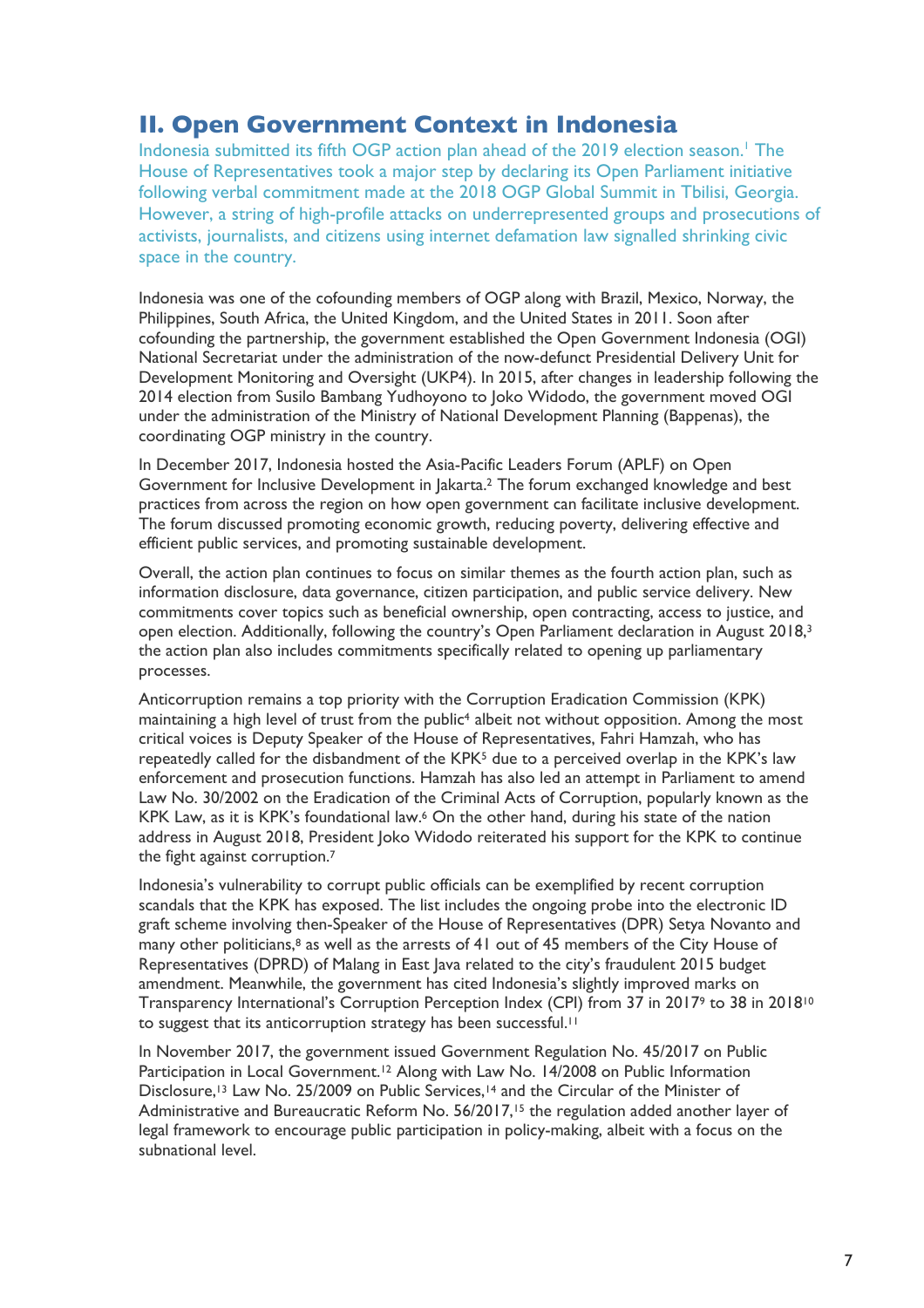Much of the government's public participation efforts have seen progress thanks to the inclusion of various e-government and open data commitments in its OGP action plans. The United Nations, through its E-Government Development Index (EDGI), noted Indonesia's improving egovernment policy and implementation. In 2018, Indonesia rose 10 places to rank 107 for egovernment and 22 places to rank 92 for e-participation.16

Similar to global trends, the Indonesian government has also been busy combating 'fake news' and hoaxes, <sup>17</sup> especially as incumbent President Joko Widodo sought re-election in 2019.18 Among others, the government has often resorted to using Law No. 11/2008 on Electronic Transaction and Information, commonly referred to as the ITE Law, to prosecute people suspected of spreading false information.

The ITE Law, however, has attracted criticism from various organizations. Freedom House's 2017 Freedom on the Net Report<sup>19</sup> and 2019 Freedom in the World Report<sup>20</sup> found that freedom of expression, particularly on the internet, has declined in Indonesia. The reports specify that defamation cases have seen steep increase because of the problematic ITE Law.21 In a broader context, the World Bank's Worldwide Governance Indicators (WGI)22 also reported a decline in voice and accountability between 2016 and 2017 in Indonesia. In addition to public participation in selecting government, this dimension also captures perceptions on freedom of expression, freedom of association, and a free media.<sup>23</sup>

These reports are consistent with findings published by the Southeast Asia Freedom of Expression Network (SAFEnet). The advocacy group reported that a total of 264 defamation cases against internet users have been filed since the ITE Law was signed into law in 2008.24 A large portion of these cases—194 (74%)—were filed during President Joko Widodo's administration. The vague<sup>25</sup> defamation clause included in the ITE Law has been frequently used to prosecute activists, members of the academic community, and journalists despite the country's 1945 Constitution guaranteeing freedom of expression and Law No. 40/1999 endorsing freedom of the press.26 High-profile cases from 2019 include prosecutions of a sexual harassment victim for taping unwanted sexual advances intended to be used as evidence in West Nusa Tenggara,27 a journalist investigating an allegation of a graft scheme involving a police official in North Sumatera, <sup>28</sup> and a board member of Amnesty International Indonesia for voicing criticism of the military during a human rights rally in Jakarta.29

Off the internet, SAFEnet also reported at least 64 violations of freedoms of assembly and expression between January 2015 and 2018.<sup>30</sup> The majority of these incidents—53 out of 64 (83%)—involved intimidation, persecution, raids, and attacks targeting public discussions with survivors of the 1965 Communist Party of Indonesia's (PKI) disputed massacre and members of sexual minority groups. Another example included the launch of a government-sanctioned exorcism program<sup>31</sup> targeting members of the LGBT+ community in the City of Padang in West Sumatera.

Despite evidence indicating shrinking civic space, particularly for underrepresented groups, members of the press, and voices critical of authorities, no commitments included in Indonesia's fifth action plan addressed these problems. This continued the government's lack of focus on civic space issues in the OGP process. Findings by the 2019 OGP Global Report<sup>32</sup> also showed that Indonesia has not used the OGP process to address civic space concerns, particularly on freedom of assembly, freedom of association, and the defense of journalists and activists. Future action plans, therefore, need to better reflect the state of open government to truly use the OGP process to respond to major problems in priority areas.

<sup>&</sup>lt;sup>1</sup> This report focuses on the political context that was relevant at the time of Indonesia's fifth action plan development process. The report aims to provide an accurate explanation of the prevailing priorities and dynamics that influenced both government and civil society stakeholders in designing commitments at that time.

<sup>&</sup>lt;sup>2</sup> "Asia-Pacific Leaders Forum on Open Government 2017: Open Government for Inclusive Development" (Ministry of National Development Planning, 2017), https://www.bappenas.go.id/id/berita-dan-siaran-pers/asia-pacific-leaders-forumopen-government-2017-keterbukaan-pemerintah-untuk-pembangunan-yang-inklusif/.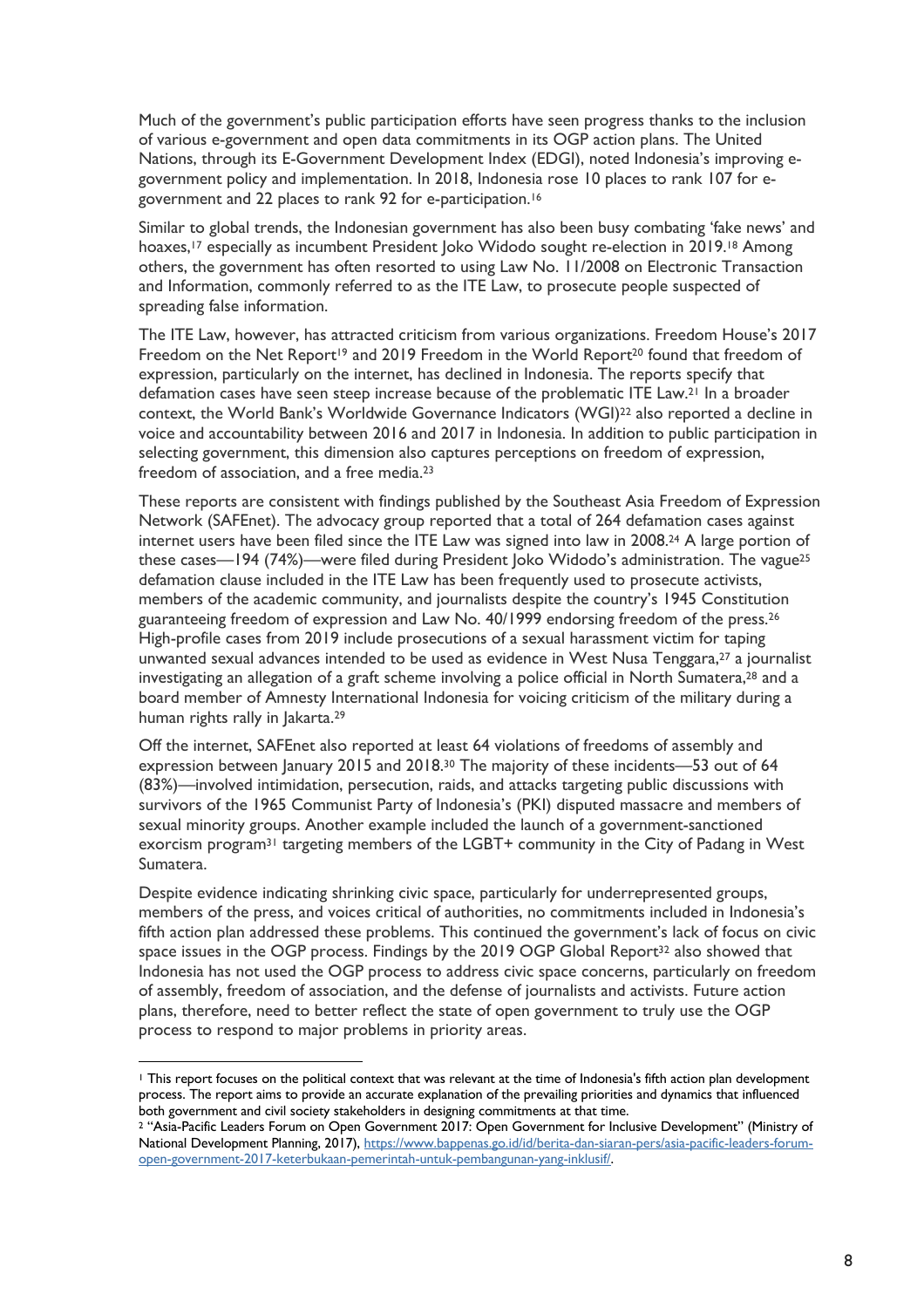| <sup>3</sup> Open Government Indonesia National Secretariat, "DPR RI Deklarasikan Open Parliament Indonesia" (2018), |  |
|----------------------------------------------------------------------------------------------------------------------|--|
| https://ogi.bappenas.go.id/news/260/dpr-ri-deklarasikan-open-parliament-indonesia.                                   |  |

```
4 Alexander Haryanto, "ICW Sebut Masyarakat Puas terhadap Kinerja KPK" (Tirto, 3 Aug. 2017), https://tirto.id/icw-
sebut-masyarakat-puas-terhadap-kinerja-kpk-ctT8.
```
<sup>5</sup> Ronna Nirmala, "Ihwal Usulan Fahri Soal Pembubaran KPK dan Komnas HAM" (Beritagar, 2017), https://beritagar.id/artikel/berita/ihwal-usulan-fahri-soal-pembubaran-kpk-dan-komnas-ham.

<sup>6</sup> Stanley Widianto, "Revisi UU KPK Bergulir Kembali, KPK Berpegang Komitmen Jokowi" (Tempo, 2017), https://nasional.tempo.co/read/902687/revisi-uu-kpk-bergulir-kembali-kpk-berpegang-komitmen-jokowi.

<sup>7</sup> Kristian Erdianto, "Pidato Kenegaraan, Presiden Jokowi Tegaskan Dukungan terhadap KPK" (Tempo, 2018), https://nasional.kompas.com/read/2018/08/16/11595271/pidato-kenegaraan-presiden-jokowi-tegaskan-dukunganterhadap-kpk.

<sup>8</sup> Krithika Varagur, "Indonesian Corruption Sentence Hailed as Turning Point" (Voice of America, 2018), https://www.voanews.com/a/indonesian-corruption-sentence-hailedasturning-point/4367398.html.

<sup>9</sup> Transparency International, *Corruption Perceptions Index 2017* (2017), https://www.transparency.org/cpi2017.

<sup>10</sup> Transparency International, *Corruption Perceptions Index 2018* (2018), https://www.transparency.org/cpi2018. <sup>11</sup> Eva Mazrieva, "Indeks Persepsi Korupsi Indonesia Naik, Bukti Keseriusan Pemberantasan Korupsi?" (Voice of America, 2019), https://www.voaindonesia.com/a/indeks-persepsi-korupsi-indonesia-naik-bukti-keseriusanpemberantasan-korupsi-/4764712.html.

<sup>12</sup> Government of Indonesia, "Peraturan Pemerintah No. 45/2017 tentang Partisipasi Masyarakat dalam Penyelenggaraan Pemerintah Daerah" (2017), https://www.lhokseumawekota.go.id/aturan/PP%2045%202017.PDF.

<sup>13</sup> Government of Indonesia, "Undang-Undang No. 14/2008 tentang Keterbukaan Informasi Publik" (2008), http://dpr.go.id/doksetjen/dokumen/-Regulasi-UU-No.-14-Tahun-2008-Tentang-Keterbukaan-Informasi-Publik-1552380453.pdf.

<sup>14</sup> Government of Indonesia, "Undang-Undang No. 25/2009 tentang Pelayanan Publik" (2009),

http://pelayanan.jakarta.go.id/download/regulasi/undang-undang-nomor-25-tahun-2009-tentang-pelayanan-publik.pdf. <sup>15</sup> Ministry of Administrative and Bureaucratic Reform, "Surat Edaran No. 56/2017 tentang Pembentukan Forum Konsultasi Publik dalam Rangka Penyelenggaraan Pelayanan Publik" (2017),

https://drive.google.com/file/d/1HsWFpbaFZ0B0qu7vuXVrbe0qYhxM34K

<sup>16</sup> United Nations, "United Nations E-Government Knowledgebase" (2016),

https://publicadministration.un.org/egovkb/en-us/Data/Country-Information/id/78-Indonesia/dataYear/2018.<br><sup>17</sup> Stanley Widianto, "Indonesian Police Intensify Crackdown on Fake News" (Voice of America, 2018)

https://www.voanews.com/a/indonesian-police-intensify-crackdown-on-fake-news/4667758.html.

18 Nithin Coca, "Will 'Fake News' Determine Indonesia's Next President?" (The Diplomat, 2018),

https://thediplomat.com/2018/11/will-fake-news-determine-indonesias-next-president/.

<sup>19</sup> Freedom House, "Freedom on the Net 2017: Indonesia" (2017),

https://freedomhouse.org/sites/default/files/FOTN%202017\_Indonesia.pdf.

<sup>20</sup> Freedom House, "Freedom in the World 2019" (2019),

https://freedomhouse.org/sites/default/files/Feb2019\_FH\_FITW\_2019\_Report\_ForWeb-compressed.pdf.

<sup>21</sup> Freedom House, "Freedom on the Net 2017: Indonesia."

<sup>22</sup> Daniel Kaufmann & Aart Kraay, "Worldwide Governance Indicators" (The World Bank, 2017),

http://info.worldbank.org/governance/wgi/index.aspx#reports.

<sup>23</sup> Ibid.

<sup>24</sup> Southeast Asia Freedom of Expression Network, "Daftar Kasus Netizen yang Terjerat UU ITE" (2019), https://id.safenet.or.id/daftarkasus/.

<sup>25</sup> Vindry Florentin, "Pemerintah Didesak Hapus Pasal Karet UU ITE" (Tempo, 2018),

https://nasional.tempo.co/read/1143103/pemerintah-didesak-hapus-pasal-karet-uu-ite.

<sup>26</sup> Government of Indonesia, "Undang-Undang No. 40/1999 tentang Pers" (1999),

https://peraturan.bpk.go.id/Home/Details/45370/uu-no-40-tahun-1999.

<sup>27</sup> Beh Lih Yi, "Anger as Indonesia Jails Teacher Who Documented Sexual Harassment" (Reuters, 2018), https://www.reuters.com/article/us-indonesia-women-rights/anger-as-indonesia-jails-teacher-who-documented-sexualharassment-idUSKCN1NK26J.

<sup>28</sup> Jumadi Mappanganro, "Wartawan di Medan dan Sulut Dijerat UU ITE, Ini Sikap Jurnalis dan Aktivis di Makassar" (Tribun News, 2018), http://makassar.tribunnews.com/2018/03/08/wartawan-di-medan-dan-sulut-dijerat-uu-ite-ini-sikapjurnalis-dan-aktivis-di-makassar.

<sup>29</sup> Stanley Widianto, "Indonesian Rights Activist Arrest Is Reminder of Authoritarian Past" (Voice of America, 2019), https://www.voanews.com/a/indonesian-rights-activist-arrest-is-reminder-of-authoritarian-past/4817205.html.

<sup>30</sup> Southeast Asia Freedom of Expression Network, "Daftar Pelanggaran Hak Berkumpul dan Berekspresi di Indonesia" (2018), https://id.safenet.or.id/pelanggaranekspresi/.

<sup>31</sup> Gavin Butler, "Pemkot Padang Gelar Program Ruqyah Paksa Demi 'Sembuhkan' Komunitas LGBT" (Vice, 2018), https://www.vice.com/id\_id/article/3k95x5/pemkot-padang-gelar-program-ruqyah-paksa-demi-sembuhkan-komunitasløht

<sup>32</sup> Open Government Partnership, "Open Government Partnership Global Report: Democracy Beyond the Ballot Box Volume 2" (2019), 111, https://www.opengovpartnership.org/wp-content/uploads/2019/06/Global-Report\_Volume-2.pdf.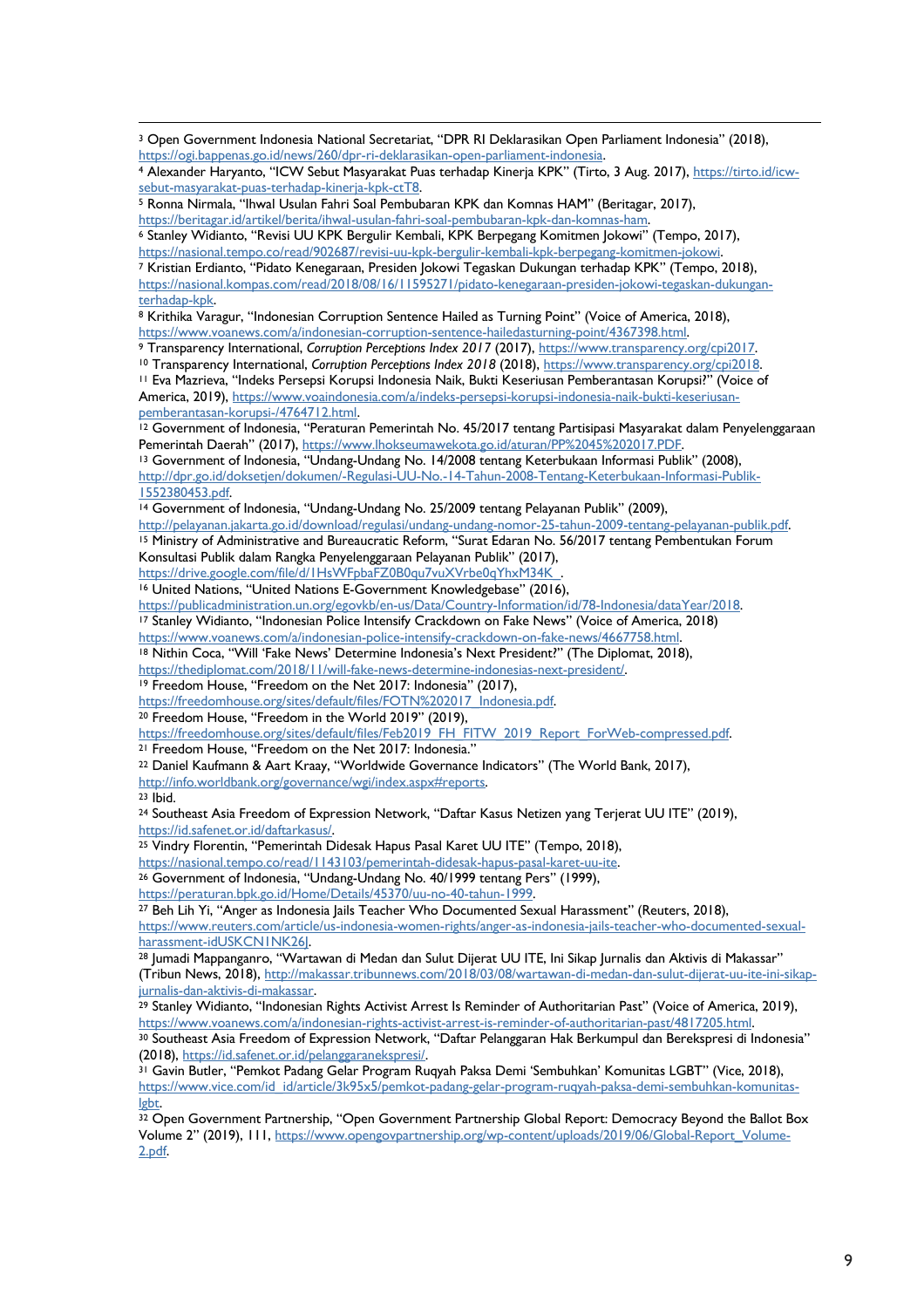## **III. Leadership and Multistakeholder Process**

Civil society took the lead in shaping the agenda and priorities of Indonesia's fifth action plan. The multistakeholder forum convened in the beginning of action plan development, albeit with minimal high-level government representation. Unclear roles and mechanisms led to the absence of the multistakeholder forum throughout the rest of the development process.

## **3.1 Leadership**

This subsection describes the OGP leadership and institutional context for OGP in Indonesia.

To coordinate OGP activities, including the development and implementation of action plans, the government established the Open Government Indonesia (OGI) National Secretariat. The Ministry of National Development Planning coordinates with the OGI National Secretariat along with the Ministry of Foreign Affairs and the President's Executive Office.<sup>1</sup>

The Deputy Minister of National Development Planning and the Deputy Chief of Staff of the President's Executive Office kicked off the co-creation process.<sup>2</sup> A representative of the Civil Society Secretariat for OGP Indonesia noted that engaging the Deputy Minister helped civil society remove several bureaucratic hurdles throughout the process.<sup>3</sup> However, high-level participation was less consistent during commitment development and depended on the commitment's theme.4 This echoed challenges in the previous action plan cycle, although more rigorous advocacy by civil society prevented the action plan from completely losing momentum.

Eventually, this minimal participation by high-level government resulted in government confusion in detailing their implementation of commitments. For example, Commitment 1, stops short of establishing an open beneficial ownership registry. Commitment 9 which repeats a similar commitment from a prior action plan without accounting for the pre-existing consultation process already in place across different levels of government.

President Joko Widodo is known for his set of nine priorities commonly dubbed the "*Nawa Cita"* vision.<sup>5</sup> This includes an aim to "establish a clean, effective, and trusted democratic governance."<sup>6</sup> This priority became one the foundations of the 2015–2019 Mid-Term National Development Plan (RPJMN), which outlines policies regarding democracy, women's representation, transparency, bureaucratic reform, and public participation in government process.7 Although the government did not publish specific, itemized budget information for OGP activities, a small amount of funding was allocated to support staff members of the OGI National Secretariat under the Directorate of State Apparatus of the Ministry of National Development Planning.<sup>8</sup>

After hosting the Asia-Pacific Leaders Forum in December 2017, development of Indonesia's fifth action plan was significantly delayed following the resignation of all OGI staff members due to undisclosed reasons. Leadership transition also occurred within the Ministry of National Development Planning, with a new Director of State Apparatus replacing the former Director who had been engaged in OGP process since 2015.

The action plan development process did not resume until May 2018, when the government hired a consultant assigned to OGI and hosted a workshop with civil society.<sup>9</sup> This workshop identified key priorities included in the government's 2019 Annual Work Plan  $(RKP)^{10}$  that were relevant to commitments in the action plan, including open data for poverty alleviation and health care, access to quality education, public service delivery, and government accountability.<sup>11</sup> After action plan development began, the government contracted a total of four new staff members to support the OGI National Secretariat in coordinating the plan's development.

Indonesia's fifth action plan also includes five additional Open Parliament Indonesia (OPI) commitments. This indicates an opening parliamentary process, although due to the separation of executive and legislative powers,<sup>12</sup> the development of these open parliament commitments occurred separately at the House of Representatives.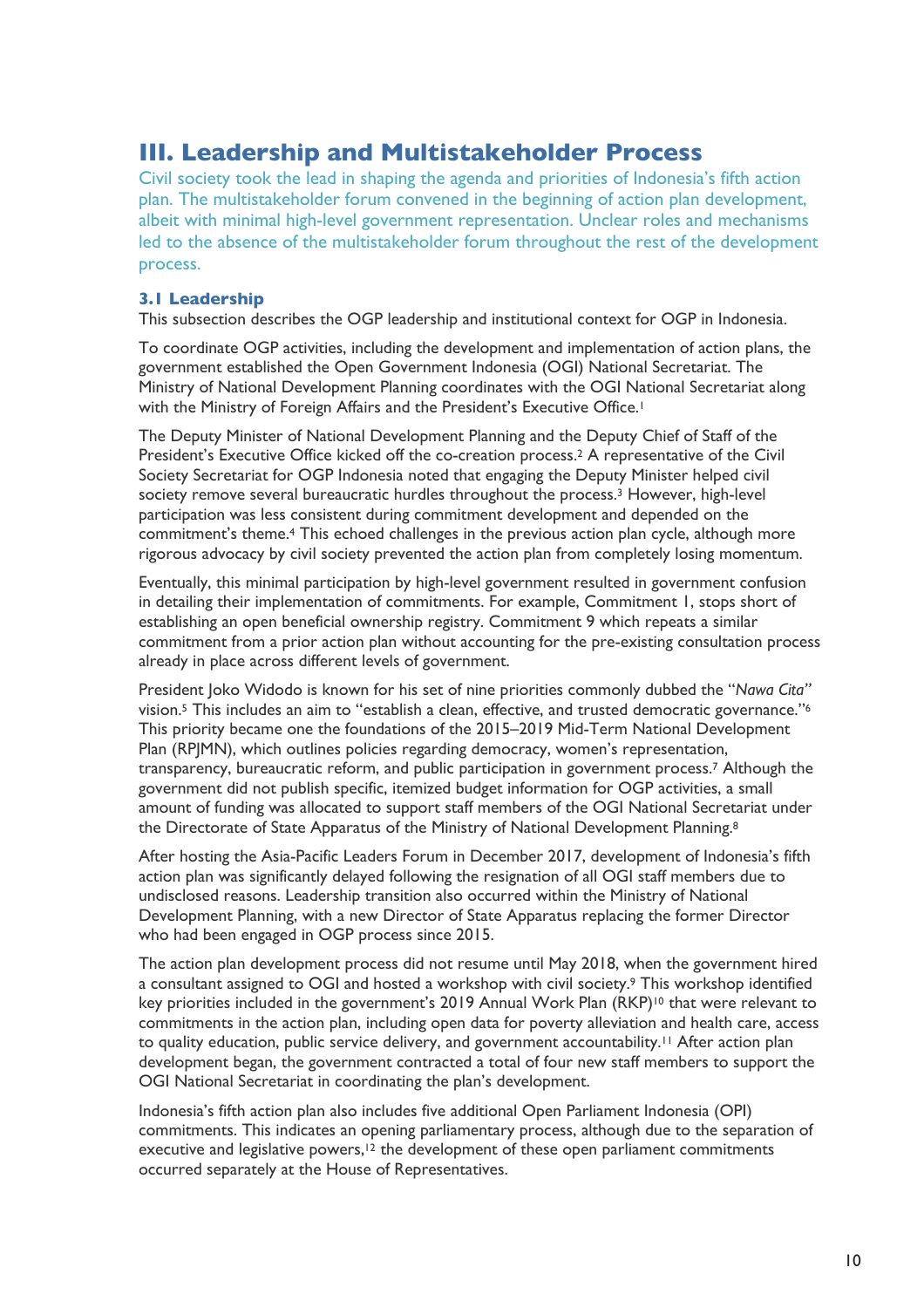Overall, development of these OPI commitments did not have the same level of participation and co-creation as the process coordinated by the OGI National Secretariat. The Indonesian Parliamentary Center led the process with Parliament's Inter-Parliamentary Cooperation Committee (BKSAP) without participation from any other stakeholders. <sup>13</sup> These commitments mostly address issues within Parliament and are limited to internal consolidation of the open parliament initiative with heavy emphasis on access to information. As such, the scope and level of ambition of these commitments are relatively weaker compared to the other 14 commitments that were developed through the regular OGP process coordinated by the OGI National Secretariat.

## **3.2 Multistakeholder Process throughout Action Plan Development**

In 2017, OGP adopted the OGP Participation and Co-Creation Standards intended to support participation and co-creation by civil society at all stages of the OGP cycle. All OGP-participating countries are expected to meet these standards. The standards aim to raise ambition and quality of participation during development, implementation, and review of OGP action plans.

OGP's Articles of Governance also establish participation and co-creation requirements a country or entity must meet in their action plan development and implementation to act according to the OGP process. Indonesia did not act contrary to OGP process.14

Please see Annex I for an overview of Indonesia's performance in implementing the Co-Creation and Participation Standards throughout the action plan development.

The IRM has adapted the International Association for Public Participation (IAP2) "Spectrum of Participation" to apply to OGP.<sup>15</sup> This spectrum shows the potential level of public influence on the contents of the action plan. In the spirit of OGP, most countries should aspire for "collaborate."

| <b>Level of Public Influence</b> | <b>During Development</b><br>of Action Plan                                |   |
|----------------------------------|----------------------------------------------------------------------------|---|
| <b>Empower</b>                   | The government handed decision-making<br>power to members of the public.   |   |
| Collaborate                      | There was iterative dialogue AND the<br>public helped set the agenda.      | ✔ |
| Involve                          | The government gave feedback on how<br>public inputs were considered.      |   |
| Consult                          | The public could give inputs.                                              |   |
| Inform                           | The government provided the public with<br>information on the action plan. |   |
| No Consultation                  | No consultation                                                            |   |

## Table 4. Level of public influence

## **Multistakeholder Forum**

During the action plan development, the multistakeholder forum (MSF) met twice, in May<sup>16</sup> and August<sup>17</sup> 2018 to launch the co-creation process. The OGI National Secretariat invited key civil society representatives, partner organizations and donors, as well as government staff. Steering Committee members of the MSF, however, were largely absent in these meetings. (The MSF did not meet again, <sup>18</sup> including when the action plan was finalized and submitted to the OGP Support Unit.) In these two meetings, the MSF discussed key areas covered by the action plan, but highlevel government representatives were not directly involved in shaping commitments. Instead, they participated by giving general directives at the beginning of each meeting by breaking down how the OGP action plan can utilize the RPJMN to gain momentum and support.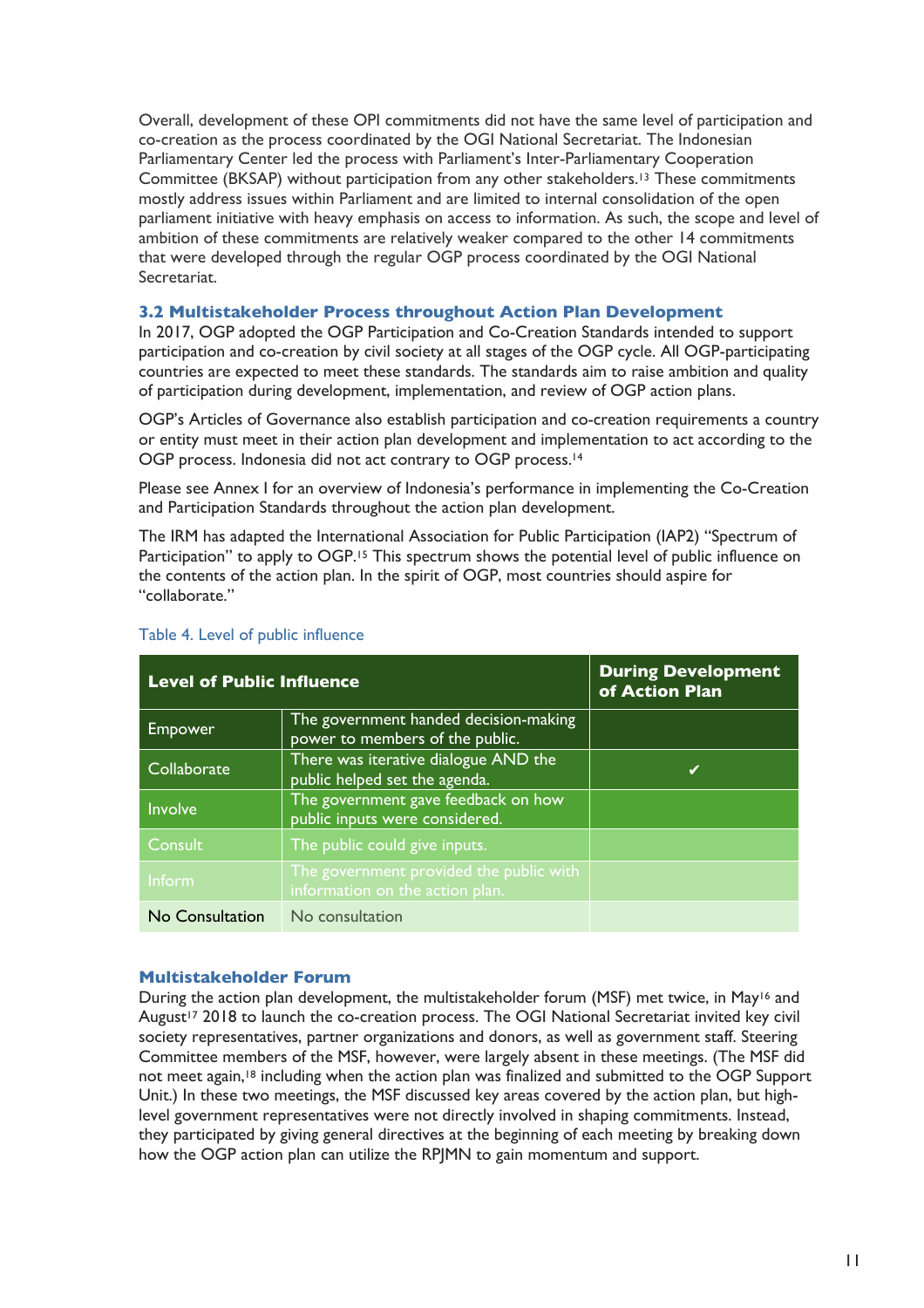Despite the MSF being largely absent in developing individual commitments, Indonesia's fifth action plan recorded a higher level of ambition. This is reflected by the involvement of more relevant institutions, inclusion of commitments in priority areas such as anticorruption and data governance, and clearer specificity in success indicators for each commitment. Evidence strongly indicates that direct engagement and advocacy between civil society and government leadership, albeit not always within the formal process, played a pivotal role in filling the gap left by the MSF's absence.

In June 2018, the Minister of National Development Planning issued a Ministerial Decree on the Formation of Strategic Coordination Team for the Implementation of Open Government Indonesia Action Plan.19 The Decree served as the legal basis for the MSF's leadership and membership. The Minister of National Development Planning chaired the forum with leaders from other government agencies and one civil society representative from the International NGO Forum on Indonesian Development (INFID) as cochairs.<sup>20</sup> As members of the forum, the Decree designated only seven civil society representatives compared to 17 government representatives from different offices. The civil society representatives included in the decree consisted of those who supported the co-creation process of Indonesia's previous action plan.

The government involved civil society in drafting the forum's mandates<sup>21</sup> as outlined in the Decree. Members of the forum include key leaders from several government offices as well as a few civil society leaders appointed by this Decree. They are responsible for drafting an open government action plan, monitoring and evaluating its implementation, and facilitating communication between and coordinating stakeholders. Meanwhile, the MSF Steering Committee must develop an open government strategy and remove barriers that hamper the plan's implementation.

The Decree, however, did not provide any mechanism for the MSF to perform these strategic mandates. There was lack of clarity among stakeholders in terms of the meeting frequency, leadership, authorities, and budget allocation for the forum. While representatives from both government<sup>22</sup> and civil society<sup>23</sup> expressed expectations for the MSF to actively lead the development of the action plan, the Ministry of National Development Planning did not convene the MSF beyond the early stage of the process.

#### **Participation and Engagement throughout Action Plan Development**

In May 2018, the government hosted a workshop with civil society to discuss action plan development. The government presented the themes, targets, policy directions, and priorities of the 2019 Annual Work Plan.24 Additionally, the OGI National Secretariat presented a co-creation toolkit25 for both government and civil society stakeholders.

The toolkit included a detailed timeline for the action plan development, procedures for drafting commitments, suggested thematic working groups, and possible participation methods which included formal discussions, internal workshops, teleconferences, in-person public consultations, and digital public consultations.26

Civil society took a more active role in shaping the action plan development. While the OGI National Secretariat was in vacuum due to staffing issues, a group of civil society organizations (CSOs), which included MSF members as well as other groups involved in the previous OGP cycle, met monthly to discuss key themes to be proposed for the action plan.<sup>27</sup> Once the government launched the co-creation process, civil society proposed their action plan framework.28

This framework shaped the themes that were selected for the working groups. Each working group was tasked to draft specific commitments within the selected themes to be considered for inclusion in the action plan. These themes included public service delivery, open data, public accountability, poverty alleviation, beneficial ownership, and subnational government.<sup>29</sup>

After the kick-off meeting in August 2018, the action plan development process continued with a series of thematic meetings. A mix of government and civil society representatives met separately to discuss commitments they were drafting for the action plan. A number of stakeholders who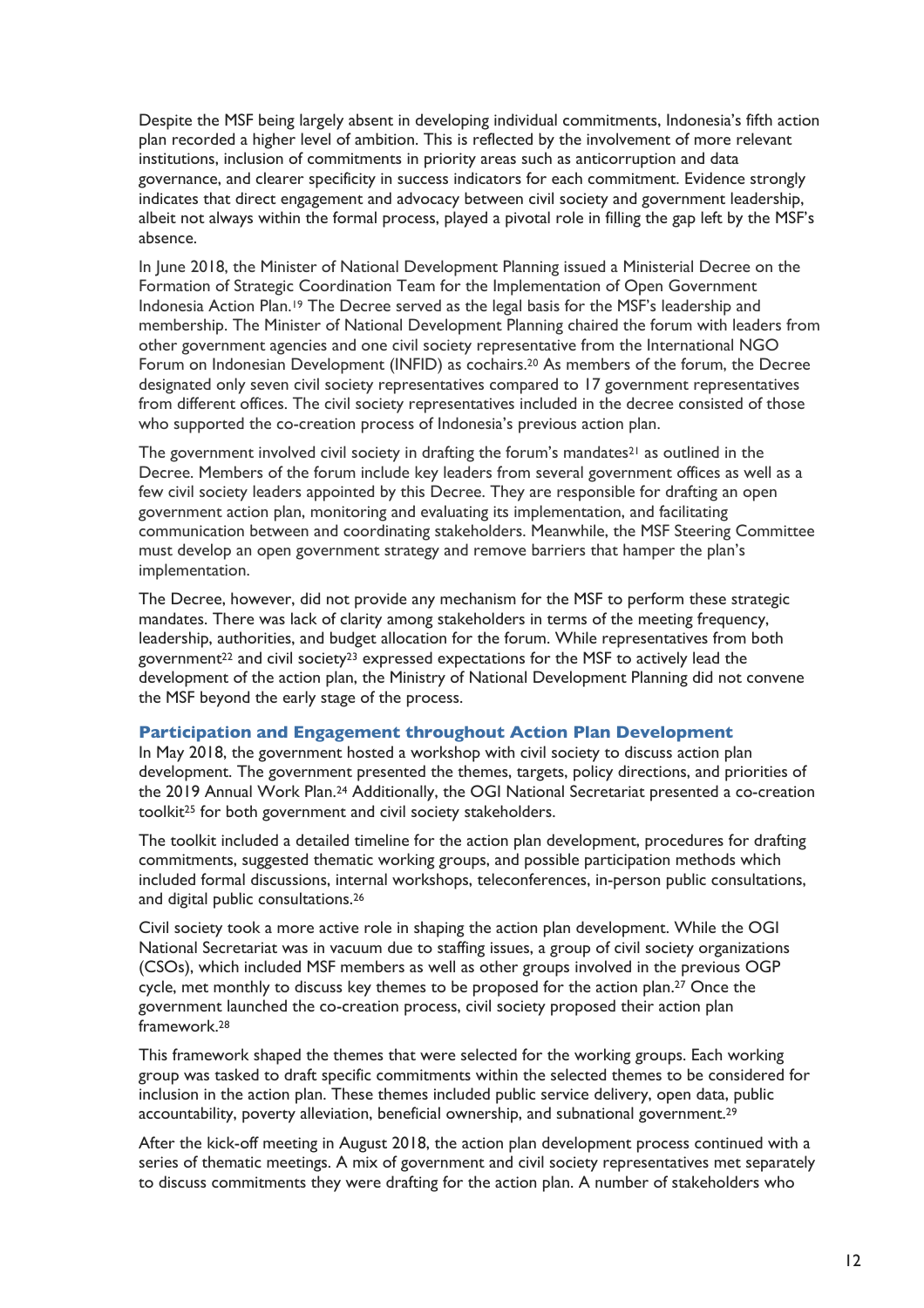were not part of the regular OGP process, such as the TIFA Foundation, Wahana Visi Indonesia (WVI), the Indonesian Legal Aid Foundation (YLBHI), USAID, and the National Democratic Institute (NDI) also participated in this process.

At the end of the co-creation process, the action plan included all commitments put forward by the civil society, albeit with adjusted indicators of success after a series of discussions with government stakeholders. A proposed commitment to continue work on the OGI Roadmap and Strategic Plan was not included as both government and civil society representatives agreed it was not relevant<sup>30</sup> to OGP values given its lack of a public-facing element. However, work on the Roadmap and Strategic Plan would still continue as part of the Ministry of National Development Planning's internal process in consultation with civil society.

During the consultation process, most government entities were represented by staff from their Planning Bureau, which is in line with the coordination mechanism of the National Development Planning Ministry. According to the OGI National Secretariat, this was the best approach considering the role of the Ministry of National Development Planning in the process. However, the lack of high-level participation during commitment drafting received criticism from civil society. For example, some ministries and agencies sent different representatives to meetings throughout the process.<sup>31</sup> A lack of coordination<sup>32</sup> between these representatives resulted in inconsistencies of the government's approach to each commitment.

After consultations, the government published a draft action plan for an online public consultation period.<sup>33</sup> Seventeen responses were received,<sup>34</sup> with commitments on budget disclosure, local elegislation, and public consultation forums receiving the most comments. A general response was published on the OGI website addressing key insights garnered from the public comments<sup>35</sup> and commitment-specific comments were brought to their relevant discussion groups, as recorded on OGI's online repository.<sup>36</sup> A representative from MediaLink who coordinates civil society participation in the OGP process stated that while the government suggested many adjustments of each commitment's success indicators to align with the government's work plan, the final action plan contains all the thematic priorities proposed by civil society.37 In addition, efforts to engage civil society groups outside of the "usual suspects" paid off with the inclusion of an access to justice commitment championed by the Indonesian Legal Aid Foundation (YLBHI) and TIFA Foundation.

Overall, the 14 commitments included in the action plan represented the thematic priorities captured by civil society's proposed commitments.38 However, after the consultation process, the multistakeholder forum failed to meet to provide feedback for the draft action plan. In December 2018, the government submitted the action plan without being preceded by a meeting of the multistakeholder forum.39 Additionally, while some commitments continued efforts to open up subnational governments, the entire development occurred in the capital city of Jakarta without any participation opportunities for other regional government and CSO representatives. While there were opportunities to provide online feedback, it is important that the government actively engages stakeholders from outside the capital region, particularly given the inclusion of commitments focusing on subnational governments.

Additionally, the government created an internal non-OGP action plan commitment to enhance government processes at the subnational level through a series of smart city initiatives.40 This decision allowed the fifth action plan to maintain better focus on the thematic priorities under the central government's coordination while at the same time continuing the process of establishing open governance at the subnational level. For this commitment, the OGI National Secretariat collaborates with the President's Executive Office, the Ministry of Communications and Informatics, and the Ministry of Home Affairs as well Transparency International Indonesia, Indonesia Corruption Watch, MediaLink, Indonesian Parliamentary Center, and the International NGO Forum on Indonesian Development (INFID).

Upon submission, the action plan included five additional commitments from the open parliament agenda. The House of Representatives created these open parliament commitments with the Indonesian Parliamentary Center (IPC), a civil society group, as a follow-up to the Open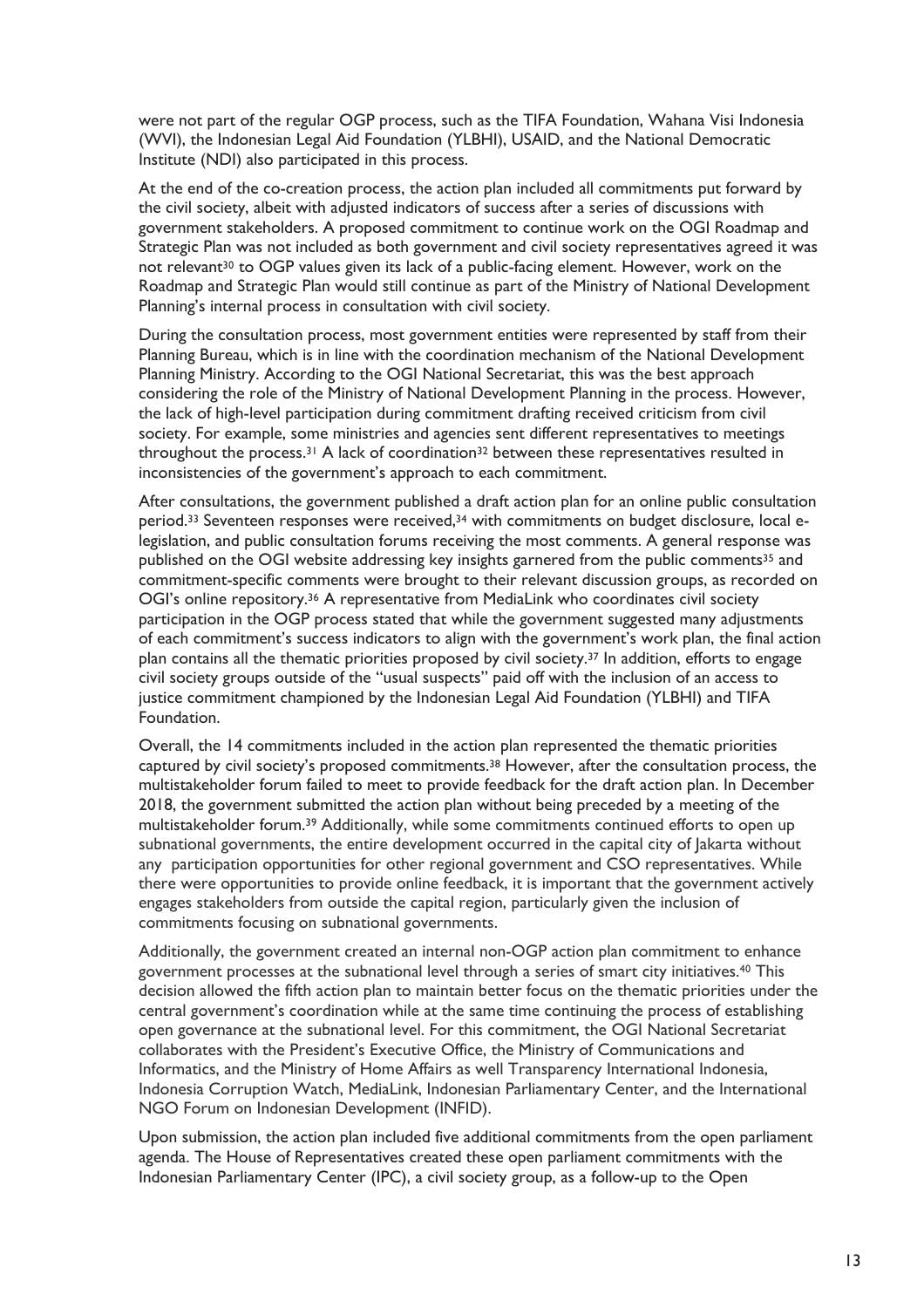Parliament Indonesia declaration in August 2018.<sup>41</sup> The IPC shaped the agenda of the open parliament commitments with more focus on improving access to information on parliamentary processes as well as developing the framework to sustain the open parliament initiative. Since the commitments were developed separately from the regular government process, the process did not have a multistakeholder forum and also did not involve any stakeholders other than Parliament and the IPC.

## **Co-Creation and Participation Recommendations throughout Development**

Indonesia showed evidence of achievement and strong performance in its multi-stakeholder mandate and composition. The Ministerial Decree appointed a group of key government and civil society leaders with clear mandates from a diverse range of sectors.

Some areas where Indonesia can improve are:

- Multistakeholder conduct and procedure, including ensuring regular meeting frequency as well as taking a more active and consistent role in overseeing the development of the action plan; and
- Communications and outreach during development, including publishing action plan information and documents on the OGI repository before the action plan is finalized and making the process open to all stakeholders.

In order to improve performance on these areas, the IRM researcher suggests to:

- Conduct a baseline study on the impact of OGP action plans to determine key priorities for the next plan and best approaches for its implementation;
- Develop a strategy to proactively disseminate information on public comment opportunities before finalizing the action plan;
- Establish clear mechanism and procedure for the conduct of the multistakeholder forum;
- Encourage more high-level participation from government to gain clearer strategy and consistency in action plan implementation; and
- Facilitate participation of subnational government and other local stakeholders by hosting satellite consultations outside Jakarta and/or enabling remote participation.

https://cdn.ymaws.com/www.iap2.org/resource/resmgr/pillars/Spectrum\_8.5x11\_Print.pdf.

<sup>1</sup> Open Government Indonesia National Secretariat, "Peran Sekretariat Nasional OGI" (accessed Mar. 2019), https://ogi.bappenas.go.id/about/2/sekretariat-nasional-ogi.

<sup>2</sup> Tities Eka Agustine (Open Government Indonesia National Secretariat), interview by IRM researcher, 4 Mar. 2019. <sup>3</sup> Darwanto (MediaLink), interview by IRM researcher, 7 Mar. 2019.

<sup>4</sup> Agustine, interview.

<sup>5</sup> General Elections Commission, "Visi, Misi, Program Aksi Joko Widodo-Jusuf Kalla," (2014), https://www.kpu.go.id/koleksigambar/Visi\_Misi\_JOKOWI-JK.pdf.

<sup>6</sup> Ibid.

<sup>7</sup> UNDP Indonesia, "Converging Development Agendas: 'Nawa Cita', 'RPJMN', and SDGs" (2015), http://www.id.undp.org/content/dam/indonesia/2015/doc/publication/ConvFinal-En.pdf.

<sup>8</sup> Agustine, interview.

<sup>9</sup> Tities Eka Agustine (Open Government Indonesia National Secretariat), interview by IRM researcher, 12 Feb. 2019. <sup>10</sup> Government of Indonesia, "Peraturan Presiden No. 72/2018 tentang Rencana Kerja Pemerintah Tahun 2018," https://www.bappenas.go.id/files/rkp/PERPRES%20NO.%2072%20RKP%20TAHUN%202019.pdf.

<sup>11</sup> Ministry of National Development Planning, "Tema, Sasaran, Arah Kebijakan, dan Arah Prioritas Rencana Kerja Pemerintah (RKP) Tahun 2019" (2018),

https://drive.bappenas.go.id/owncloud/index.php/s/KWHf5trDZmKfvMG#pdfviewer.

<sup>12</sup> Ahmad Hanafi (Indonesian Parliamentary Center), interview by IRM researcher, 8 Mar. 2019. <sup>13</sup> Ibid.

<sup>14</sup> Acting Contrary to Process - Country did not meet (1) "involve" during the development or "inform" during implementation of the NAP (2) government fails to collect, publish and document a repository on the national OGP website/webpage in line with IRM guidance.

<sup>15</sup> IAP2 International Federation, "IAP2 Spectrum of Public Participation" (2018),

<sup>16</sup> Open Government Indonesia National Secretariat, "Catatan Workshop" (2018),

https://drive.bappenas.go.id/owncloud/index.php/s/KWHf5trDZmKfvMG#pdfviewer.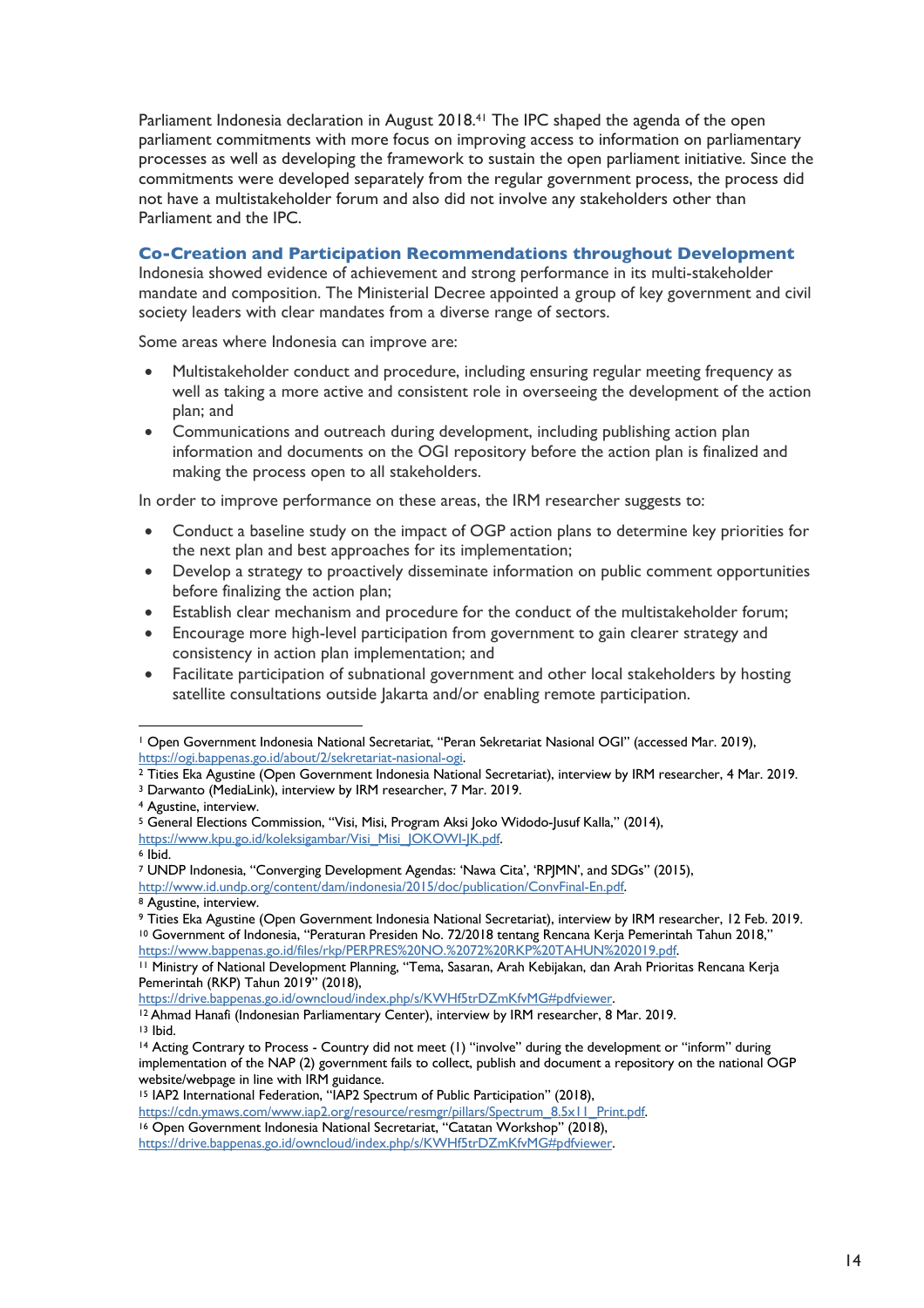Open Government Indonesia National Secretariat, "Notulensi Kegiatan Kick-Off Pembahasan Rancangan Rencana Aksi Nasional Keterbukaan Pemerintah Indonesia 2018–2020" (2018),

https://drive.bappenas.go.id/owncloud/index.php/s/wvOZD79dQgImqG2#pdfviewer.

 Tities Eka Agustine (Open Government Indonesia National Secretariat), interview by IRM researcher, 4 Mar. 2019. "Keputusan Menteri tentang Pembentukan Tim Koordinasi Strategis Pelaksanaan Rencana Aksi Open Government

Indonesia," Ministry of National Development Planning, 2018, http://jdih.bappenas.go.id/peraturan/detailperaturan/515. Ibid.

Darwanto (MediaLink), interview by IRM researcher, 7 Mar. 2019.

Agustine, interview, 4 Mar. 2019.

Darwanto, interview.

 Ministry of National Development Planning, "Tema, Sasaran, Arah Kebijakan, dan Arah Prioritas Rencana Kerja Pemerintah (RKP) Tahun 2019."

 Open Government Indonesia National Secretariat, "Toolkit Rencana Aksi Nasional Open Government Indonesia" (2018), https://drive.bappenas.go.id/owncloud/index.php/s/KWHf5trDZmKfvMG#pdfviewer.

Ibid.

Darwanto, interview.

 Civil Society Organizations for Open Government Indonesia, "Rumusan Usulan Rencana Aksi Open Government Indonesia – CSO 2018–2020" (2018),

https://drive.bappenas.go.id/owncloud/index.php/s/KWHf5trDZmKfvMG#pdfviewer.

Open Government Indonesia National Secretariat, "Catatan Workshop."

Darwanto, interview.

Ibid.

Ibid.

33 Open Government Indonesia National Secretariat, "Bagi Aspirasimu untuk Rencana Aksi Keterbukaan Pemerintah Indonesia 2018–2020" (2018), https://docs.google.com/forms/d/e/1FAIpQLSf1BbR\_gN-

84rH4yCm4R7EdyBPE\_LQQV\_i08wkTCQf|SJQpnA/viewform.

<sup>34</sup> Open Government Indonesia National Secretariat, "Tahapan Penyusunan Renaksi 2018–2020: Konsultasi Publik Secara Online" (2018), https://ogi.bappenas.go.id/renaksi/5/2018-2020.

Ibid.

Ibid.

Darwanto, interview.

Hendrik Rosdinar (YAPPIKA-ActionAid), interview by IRM researcher, 9 Mar. 2019.

Darwanto, interview.

Open Government Indonesia National Secretariat "Rencana Aksi Keterbukaan Pemerintah Indonesia 2018–2020"

(2018), 51, https://drive.bappenas.go.id/owncloud/index.php/s/GQUMgWpFeeGBpPT#pdfviewer.

Ahmad Hanafi (Indonesian Parliamentary Center), interview by IRM researcher, 8 Mar. 2019.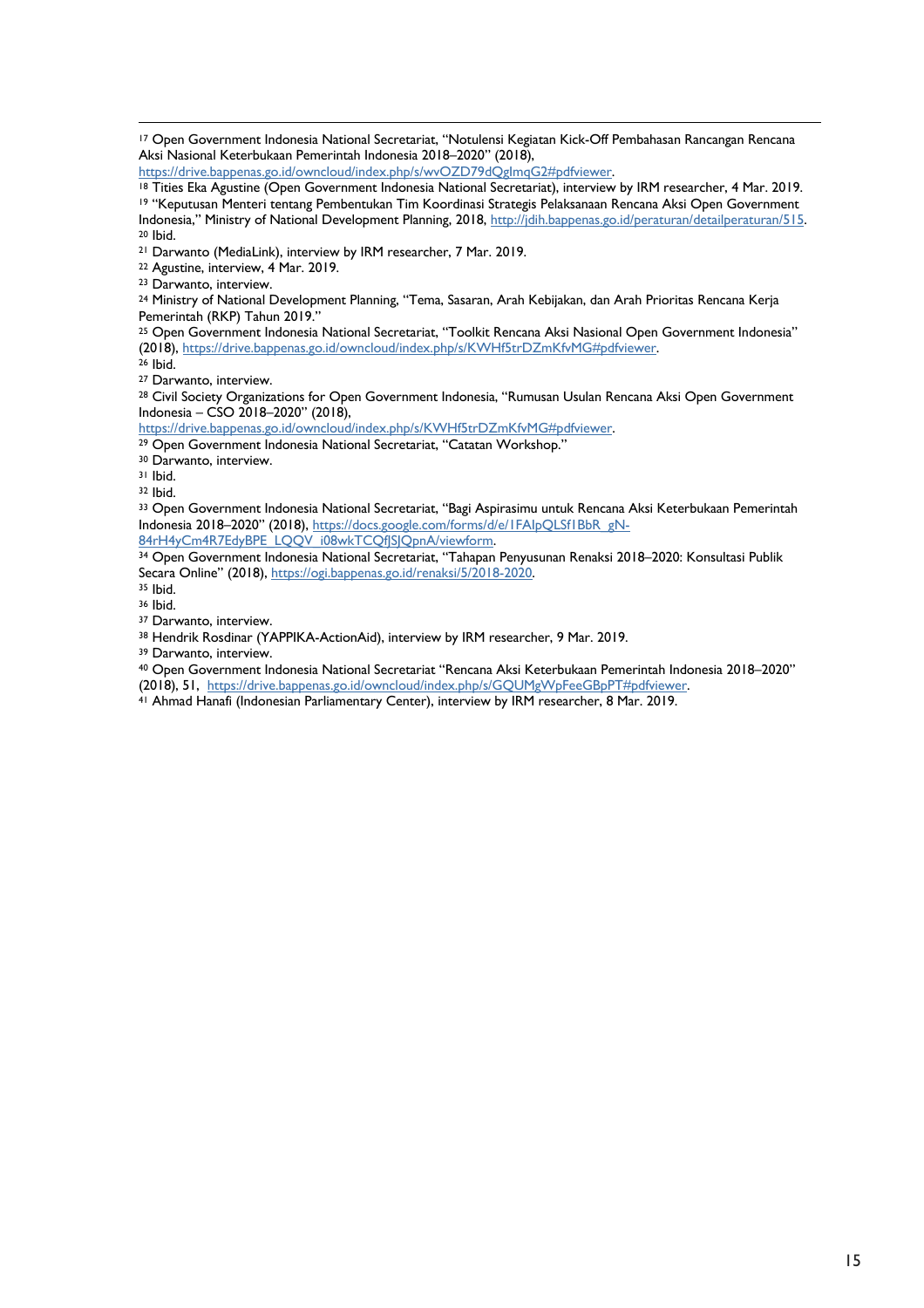## **IV. Commitments**

All OGP-participating governments develop OGP action plans that include concrete commitments over a two-year period. Governments begin their OGP action plans by sharing existing efforts related to open government, including specific strategies and ongoing programs.

Commitments should be appropriate to each government's unique circumstances and challenges. OGP commitments should also be relevant to OGP values laid out in the OGP Articles of Governance and Open Government Declaration signed by all OGP-participating countries.1 The indicators and method used in the IRM research can be found in the IRM Procedures Manual.2 A summary of key indicators the IRM assesses is below:

- **Verifiability:**
	- o Not specific enough to verify: As written in the commitment, do the objectives stated and actions proposed lack sufficient clarity and specificity for their completion to be objectively verified through a subsequent assessment process?
	- $\circ$  Specific enough to verify: As written in the commitment, are the objectives stated and actions proposed sufficiently clear and specific to allow for their completion to be objectively verified through a subsequent assessment process?
- **Relevance:** This variable evaluates the commitment's relevance to OGP values. Based on a close reading of the commitment text as stated in the action plan, the guiding questions to determine the relevance are:
	- o Access to Information: Will the government disclose more information or improve the quality of the information disclosed to the public?
	- o Civic Participation: Will the government create or improve opportunities or capabilities for the public to inform or influence decisions or policies?
	- o Public Accountability: Will the government create or improve public facing opportunities to hold officials answerable for their actions?
	- o Technology & Innovation for Transparency and Accountability: Will technological innovation be used in conjunction with one of the other three OGP values to advance either transparency or accountability?
- **Potential Impact:** This variable assesses the potential impact of the commitment, if completed as written. The IRM researcher uses the text from the action plan to:
- Identify the social, economic, political, or environmental problem;
- Establish the status quo at the outset of the action plan; and
- Assess the degree to which the commitment, if implemented, would impact performance and tackle the problem.
- **Completion:** This variable assesses the commitment's implementation and progress. This variable is assessed at the end of the action plan cycle, in the IRM Implementation Report.
- **Did It Open Government?** This variable attempts to move beyond measuring outputs and deliverables to looking at how the government practice, in areas relevant to OGP values, has changed as a result of the commitment's implementation. This variable is assessed at the end of the action plan cycle, in the IRM Implementation Report.

## **What Makes a Potentially Starred Commitment?**

A potentially starred commitment has more potential to be ambitious and to be implemented. A good commitment is one that clearly describes the:

1. **Problem:** Describe the economic, social, political, or environmental problem, rather than an administrative issue or tool (e.g., "misallocation of welfare funds" is more helpful than "lacking a website").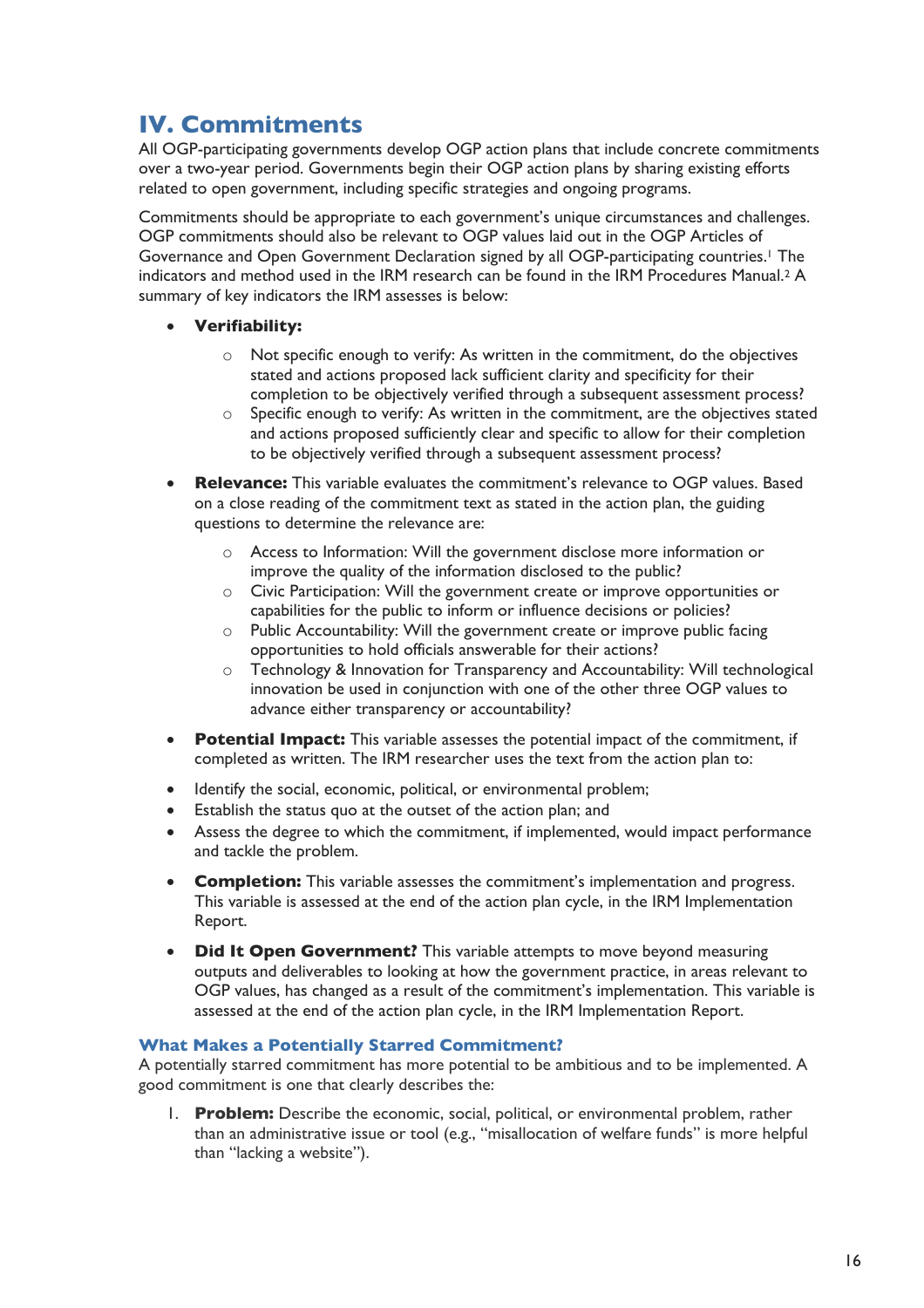- 2. **Status Quo:** What is the status quo of the policy issue at the beginning of an action plan (e.g., "26% of judicial corruption complaints are not processed currently")?
- 3. **Change:** Rather than stating intermediary outputs, what is the targeted behavior change that is expected from the commitment's implementation (e.g., "doubling response rates to information requests" is a stronger goal than "publishing a protocol for response")?

## **Starred Commitments**

One measure, the "starred commitment"  $\circledA$ , deserves further explanation due to its particular interest to readers and usefulness for encouraging a race to the top among OGP-participating governments. Starred commitments are considered exemplary OGP commitments. To receive a star, a commitment must meet several criteria:

- Potential star: the commitment's design should be **verifiable**, **relevant** to OGP values, and have **transformative** potential impact.
- The government must make significant progress on this commitment during the action plan implementation period, receiving an assessment of **substantial** or **complete** implementation.

This variable is assessed at the end of the action plan cycle, in the *Implementation IRM report*.

## **General Overview of the Commitments**

Indonesia's fifth action plan consisted of fourteen commitments from the government and an additional five commitments from Parliament. Themes such as enhancing transparency and accountability, enabling civic participation, strengthening access to information and quality of data governance, as well as improving public service delivery continued to be the major focus. Notably, this action plan also introduced Indonesia's first commitment that specifically addressed beneficial ownership transparency.

<sup>1</sup> Open Government Partnership, "Open Government Partnership: Articles of Governance" (2012 (updated Mar. 2014, Apr. 2015, and Jun. 2019)), https://www.opengovpartnership.org/wp-content/uploads/2019/06/OGP\_Articles-of-Governance\_2019.pdf.

<sup>2</sup> Open Government Partnership, "IRM Procedures Manual," (2017),

https://www.opengovpartnership.org/documents/irm-procedures-manual.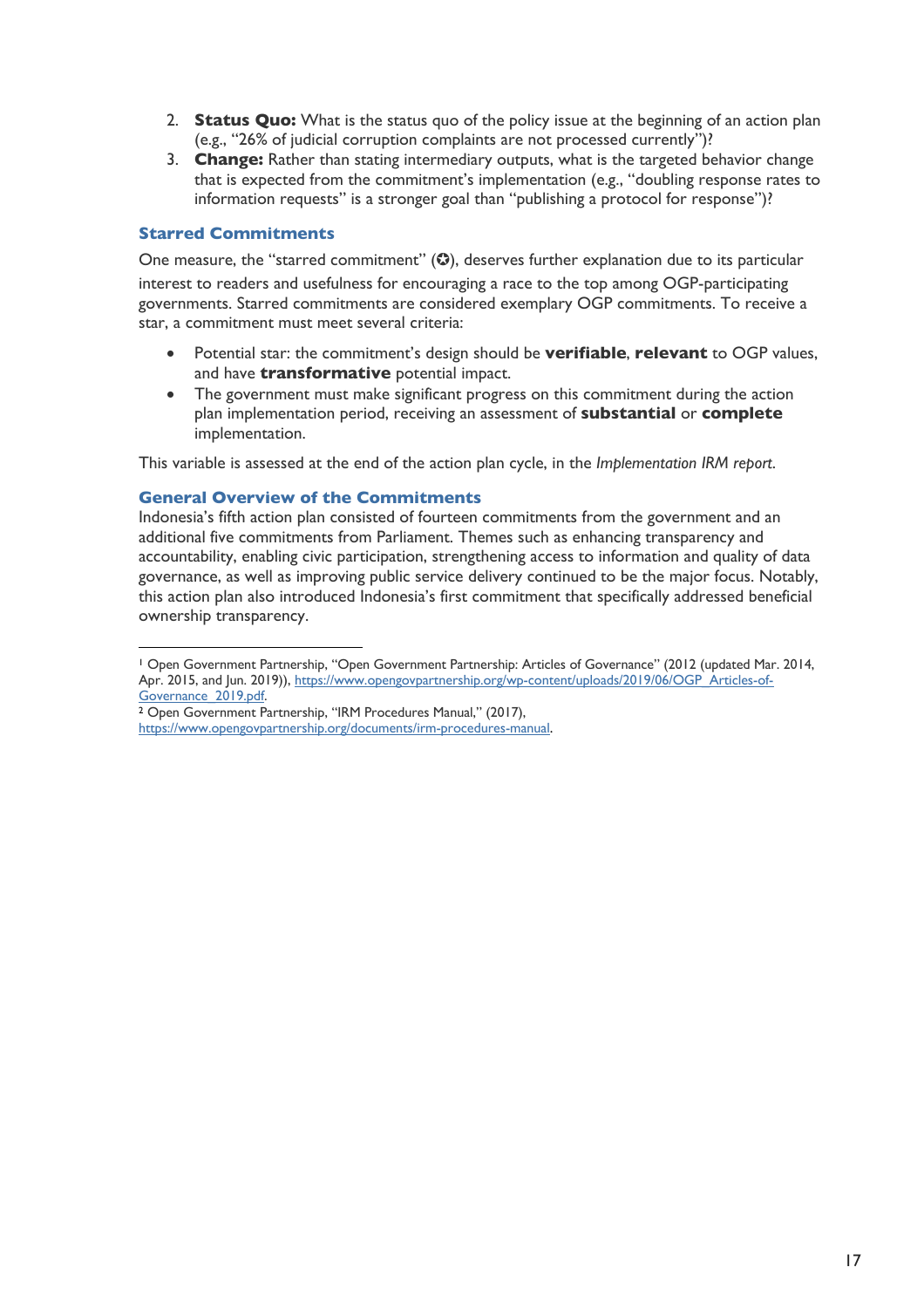## **Open Parliament Indonesia Commitments**

## **1. Improvement of Data Management and Legislative Information Services**

## **Language of the commitment as it appears in the action plan:**

- To increase the data and information speed and quantity of ongoing legislative activities.
- Promoting public participation in legislative activities.

## **Milestones:**

- 1. Formulation of Assessment Guidelines and Reports.
- 2. Advocacy of the recruitment of more functional staff members.
- 3. Capacity building of the Secretary General in the management of data and information.
- 4. Periodic monitoring and evaluation of publications of the legislative information system.
- 5. Serial Workshop, public testing, monitoring and evaluation of publications of the legislative information system.
- 6. Development of Sileg application.
- 7. Serial Focus Group Discussion (FGD), Workshop, Monitoring and Evaluation.

#### **Start Date:** September 2018 **End Date:** August 2020

| Commitment<br>Overview                                                                | Verifiability                           |                                  |                       | <b>OGP Value</b><br>Relevance (as<br>written) |                       |                                                              |      | Potential Impact |          |                |                                                                                                 | Completion |             |           | Did It Open<br>Government? |                |          |       |             |  |
|---------------------------------------------------------------------------------------|-----------------------------------------|----------------------------------|-----------------------|-----------------------------------------------|-----------------------|--------------------------------------------------------------|------|------------------|----------|----------------|-------------------------------------------------------------------------------------------------|------------|-------------|-----------|----------------------------|----------------|----------|-------|-------------|--|
|                                                                                       | Not specific enough to be<br>verifiable | Specific enough to be verifiable | Access to Information | Civic Participation                           | Public Accountability | Transparency & Accountability<br>Technology & Innovation for | None | Minor            | Moderate | Transformative | Not Started                                                                                     | Limited    | Substantial | Completed | Worsened                   | Did Not Change | Marginal | Major | Outstanding |  |
| I. Improvement<br>of Data<br>Management<br>and Legislative<br>Information<br>Services |                                         | $\checkmark$                     | ✔                     |                                               |                       | $\checkmark$                                                 |      |                  | ✔        |                | Assessed at the<br>Assessed at the end of<br>end of action plan<br>action plan cycle.<br>cycle. |            |             |           |                            |                |          |       |             |  |

#### **Context and Objectives**

The House of Representatives (DPR) or the Parliament of Indonesia has three different functions: legislation, budgeting, and oversight of the government. As the legislative authority, the House incorporates public will into law. However, given Indonesia's archipelagic geography, determining the public will directly from its citizens is challenging for members of Parliament.

With technological advances, communicating with constituents has become easier. Citizens can access public information on Parliament's website at dpr.go.id and learn of legislation being drafted. However, the information on Parliament's website is mostly limited and outdated.<sup>1</sup> It is possible for Parliament to have already concluded legislation before citizens have access to information they need in order to participate in the process. Additionally, Parliament's information disclosure policy does not specifically regulate what legislative information should be made available concurrently with the legislation process.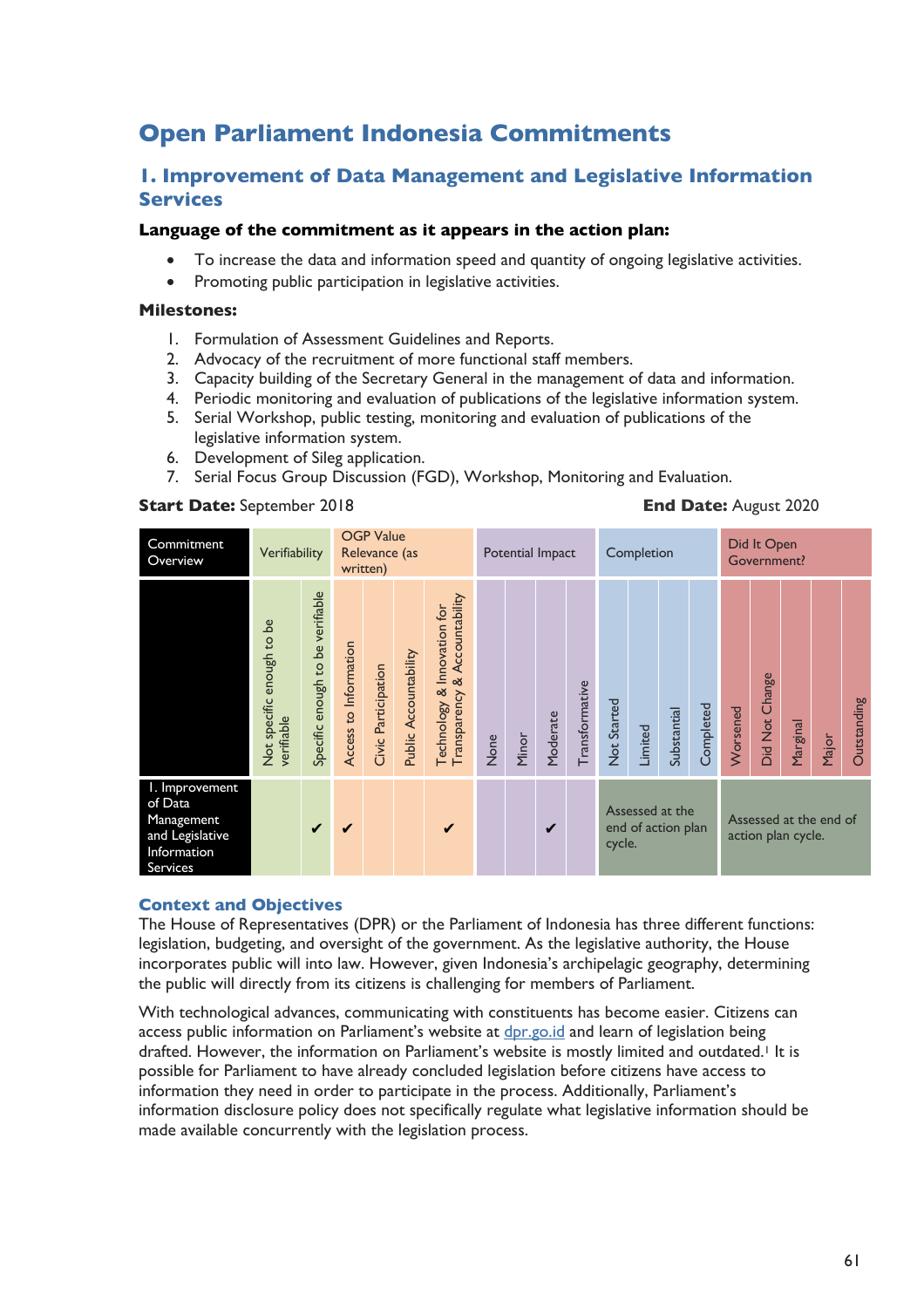Opening up public access to information is mandated by Law No. 14/2008 on Public Information Disclosure. <sup>2</sup> The Law explicitly states that the purpose of disclosing information to the public is important to encourage greater citizen participation in the process of policy-making.

Within Parliament, information disclosure is regulated further by House Regulation No.1/2010 on Information Disclosure.3 The regulation specifies that all information pertaining to the organizational structure, programs, activities and performance, as well as an audited report of the House budget are deemed public information<sup>4</sup> that must be made available to the public. Exceptions<sup>5</sup> are made only for sensitive information that  $(i)$  may endanger national security,  $(ii)$ private information, (iii) confidential information, and (iv) undocumented information. Despite this regulation, Parliament has not consistently provided the most updated and recent public information on its website. Therefore, it has remained difficult for citizens to comprehensively inform themselves of House legislation.

Despite the Law and the House Regulation mandating proper information disclosure, Parliament has never established a clear compliance mechanism. For example, as access to legislative information remains low, citizen participation has also been strictly limited to conventional means, such as in-person participation and mail correspondence.<sup>6</sup>

To overcome this problem, Parliament developed a Legislative Information System (Sileg). It was intended to make it easier for citizens to access up-to-date and comprehensive legislative information. However, Parliament has not maintained the application<sup>7</sup> and it's information is outdated and limited. A representative from the Indonesian Parliamentary Center (IPC)8, which helped develop this commitment, stated a main problem was the lack of an enforcement mechanism to ensure Parliament's compliance.

This commitment aims to redesign the Sileg application to better cater to the needs of an open parliamentary process. The current practice within Parliament is to publish legislative information after the legislative process has ended. This prevents the public voice from being considered during the legislative process. Therefore, the application will be designed to specifically ensure that Parliament publishes legislative information during the drafting stage, allowing citizens to access a draft law and form their opinions. The application will have a comment box for citizens to submit feedback directly.

Additionally, this commitment will build capacity of Parliament's secretariat staff in managing legislative information and data. The House Secretariat will conduct routine evaluations to ensure compliance across Parliamentary work units.

## **Next Steps**

This commitment presents equal challenges for both Parliament and citizens. Parliament must improve its information disclosure compliance.

In implementing this commitment, Parliament should focus on the following:

- Develop a clear information disclosure mechanism for all Parliamentary work units and commissions. This includes a clear, standard procedure for all units to follow when producing, developing, and publishing legislative information through the website and Sileg. The mechanism could specify the detailed procedure for how each information is disclosed, the format of documents to be used, a reasonable time gap between the publication of a legislative information and the schedule of subsequent activity relative to that legislation, and the inclusion of a clear narrative of the legislation being drafted; and
- In conjunction with development of the public feedback features on the Sileg application, Parliament can consider establishing a procedure that requires members of Parliament to provide reasoned responses to public comments. Additionally, the application might enable citizens to request feedback on how their opinion was taken into account or incorporated into legislation.

Furthermore, Parliament could also look into opportunities to either improve or integrate the following existing portals to encourage greater citizen participation: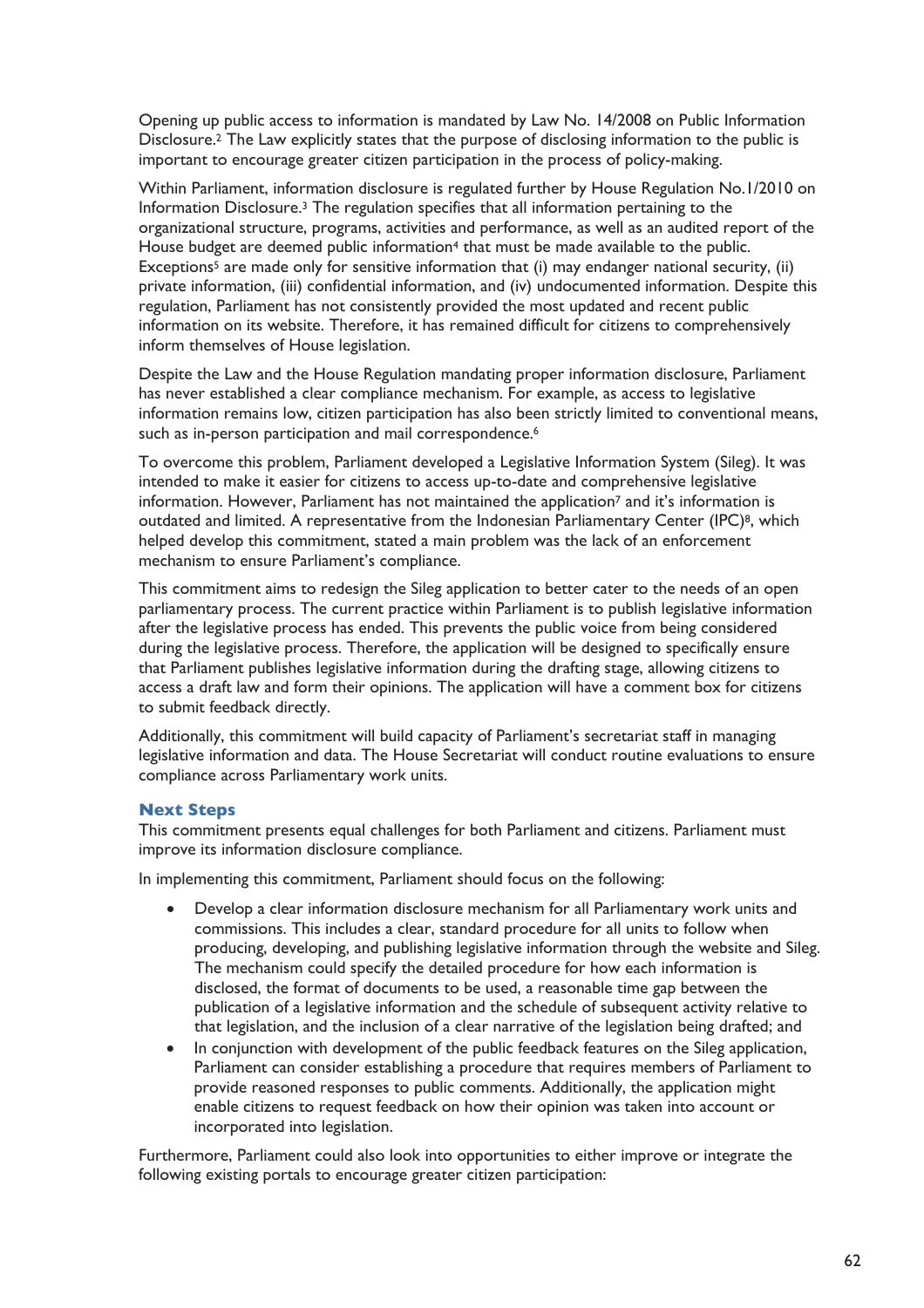- Parliament's online public complaints registration and tracking portal (pengaduan.dpr.go.id),
- Parliament's information service desk (PPID) portal (ppid.dpr.go.id), and
- Parliament's electronic procurement (LPSE) portal (lpse.dpr.go.id).

<sup>2</sup> Government of Indonesia, "Undang-Undang No. 14/2008 tentang Keterbukaan Informasi Publik" (2008), http://dpr.go.id/doksetjen/dokumen/-Regulasi-UU-No.-14-Tahun-2008-Tentang-Keterbukaan-Informasi-Publik-1552380453.pdf.

<sup>3</sup> House of Representatives, "Peraturan DPR No. 1/2010 tentang Keterbukaan Informasi Publik di DPR RI" (2010), http://dpr.go.id/doksetjen/dokumen/-Regulasi-Peraturan-DPR-RI-No.-1-Tahun-2010-Tentang-Keterbukaan-Informasi-Publik-di-DPR-RI-1552380559.pdf.

 $5$  Ibid., 4.

<sup>7</sup> Hanafi, interview.

<sup>8</sup> Ibid.

<sup>1</sup> Ahmad Hanafi (Indonesian Parliamentary Center), interview by IRM researcher, 8 Mar. 2019.

<sup>4</sup> Ibid., 3.

<sup>6</sup> Ibid.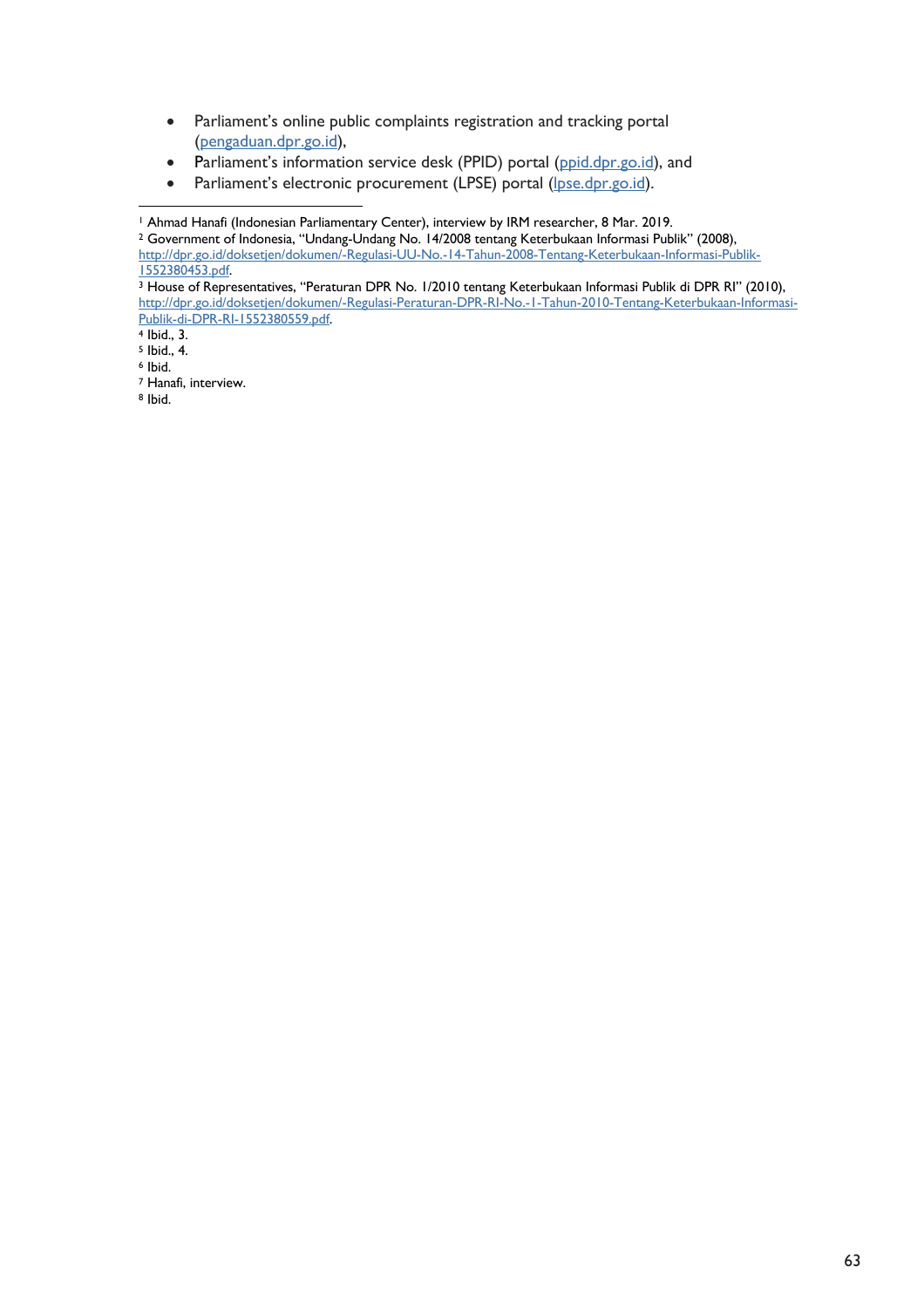## **2. Promotion of Utilization of Parliamentary Information Technology**

## **Language of the commitment as it appears in the action plan:**

- Improving integration of web-based data and information.
- Developing an application to improve services in information and public participation in legislative activities.
- Improving service delivery mechanism in information and public participation of the developed application.
- Developing a specific online application for public participation and information on parliamentary performance.

## **Milestones:**

- 1. Research Assessment.
- 2. Website redesign.
- 3. Public launching of the application.

#### **Start Date:** September 2018 **End Date:** August 2020

| Commitment<br>Overview                                                          | <b>OGP Value</b><br>Verifiability<br>Relevance (as<br>written) |                                  |                       |                     |                       |                                                              | Potential Impact |       |          |                | Completion  |         |                                       | Did It Open<br>Government? |          |                |                                              |       |             |
|---------------------------------------------------------------------------------|----------------------------------------------------------------|----------------------------------|-----------------------|---------------------|-----------------------|--------------------------------------------------------------|------------------|-------|----------|----------------|-------------|---------|---------------------------------------|----------------------------|----------|----------------|----------------------------------------------|-------|-------------|
|                                                                                 | Not specific enough to be<br>verifiable                        | Specific enough to be verifiable | Access to Information | Civic Participation | Public Accountability | Transparency & Accountability<br>Technology & Innovation for | None             | Minor | Moderate | Transformative | Not Started | Limited | Substantial                           | Completed                  | Worsened | Did Not Change | Marginal                                     | Major | Outstanding |
| 2. Promotion of<br>Utilization of<br>Parliamentary<br>Information<br>Technology |                                                                | $\checkmark$                     | $\checkmark$          |                     |                       | $\checkmark$                                                 |                  | ✔     |          |                | cycle.      |         | Assessed at the<br>end of action plan |                            |          |                | Assessed at the end of<br>action plan cycle. |       |             |

## **Context and Objectives**

Parliament comprises a multitude of work units with a variety of functions. In carrying out their functions, each work unit is mandated by the Information Disclosure Law<sup>1</sup> and the House Regulation on Information Disclosure.2 Parliament uses tech-enabled platforms such as websites, portals, and mobile-applications to disclose public information.

Parliament's website, dpr.go.id, publishes news, agendas, legislative programs, documentation, Parliament members' profiles, archives, and the recent addition of an Open Parliament section. However, throughout the website, the type and format of published information is inconsistent. According to the Indonesian Parliamentary Center (IPC)<sup>3</sup> who co-designed this commitment, this inconsistency hinders citizen access to parliamentary information.

Overall, Parliament's website and other portals indicate an evident commitment to opening public access to information and providing opportunities to participate in the parliamentary process. However, as noted in the action plan, this commitment seeks to assess challenges that prevent citizens from accessing information and participating. Findings from this assessment will be the baseline to redesign the website and portals. While they conducted the assessment, Parliament was not yet able to confirm details for the public participation online application.<sup>4</sup>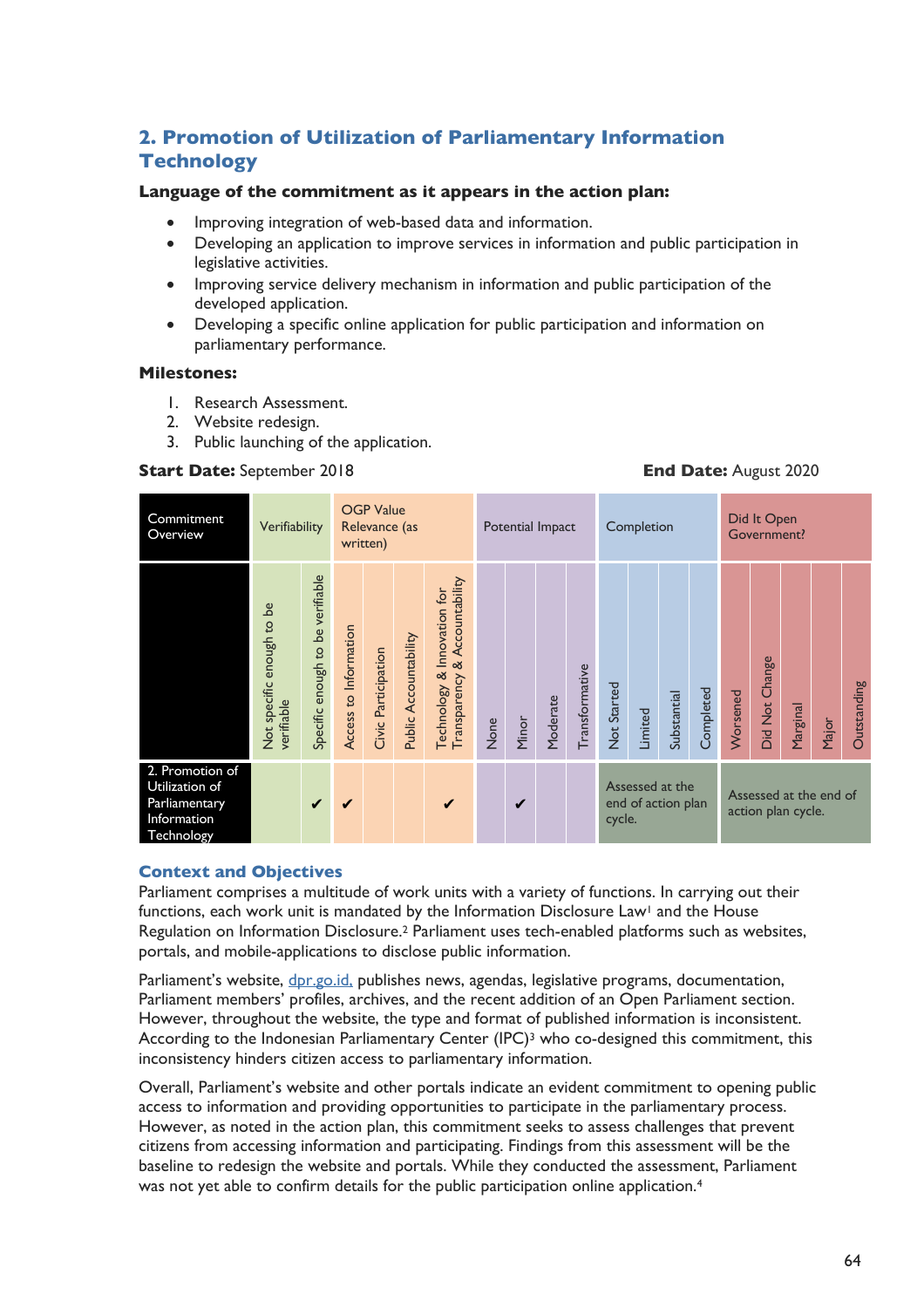This commitment carries minor potential to change parliamentary process. The main issue is that Parliament aims to improve use of these information websites and portals without any clear strategy to raise public awareness of these tools. Nonetheless, by streamlining disclosure mechanisms in the House, this commitment could potentially minimize disinformation of parliamentary processes.

## **Next Steps**

Successful implementation of this commitment relies heavily on the internal process taking place within Parliament. In order to redesign its website for better user experience and easier access, Parliament needs to coordinate information managers across Parliamentary work units. This would minimize the number of duplicate publications from different work units.

Parliament should engage CSOs and think-tanks with parliamentary expertise to assess greater public participation in parliamentary processes. The Indonesian Centre of Law and Policy Studies (PSHK), for example, studied the extent and impact of public participation in parliamentary processes. 5

While increasing access to information is important, there are other elements to ensuring that public participation in parliamentary processes is meaningful and impactful. Some steps that Parliament should take include:

- Collaborate with CSOs to develop online participation applications using the results from the assessment of current challenges to citizen access and participation in parliamentary processes;
- Expand efforts to promote the use of parliamentary information technology platforms to reach members of the general public; and
- Develop a clear mechanism to build the capacity of information managers across parliamentary work units to ensure compliance with Parliament's information disclosure policy.

<sup>1</sup> Government of Indonesia, "Undang-Undang No. 14/2008 tentang Keterbukaan Informasi Publik" (2008), http://dpr.go.id/doksetjen/dokumen/-Regulasi-UU-No.-14-Tahun-2008-Tentang-Keterbukaan-Informasi-Publik-1552380453.pdf.

<sup>2</sup> House of Representatives, "Peraturan DPR No. 1/2010 tentang Keterbukaan Informasi Publik di DPR RI" (2010), http://dpr.go.id/doksetjen/dokumen/-Regulasi-Peraturan-DPR-RI-No.-1-Tahun-2010-Tentang-Keterbukaan-Informasi-Publik-di-DPR-RI-1552380559.pdf.

<sup>3</sup> Ahmad Hanafi (Indonesian Parliamentary Center), interview by IRM researcher, 8 Mar. 2019. <sup>4</sup> Ibid.

<sup>5</sup> Ronald Rofiandri, "Memperluas Cakupan Partisipasi dalam Proses Legislasi" (Indonesian Centre of Law and Policy Studies, 2015) https://pshk.or.id/blog-id/memperluas-cakupan-partisipasi-dalam-proses-legislasi.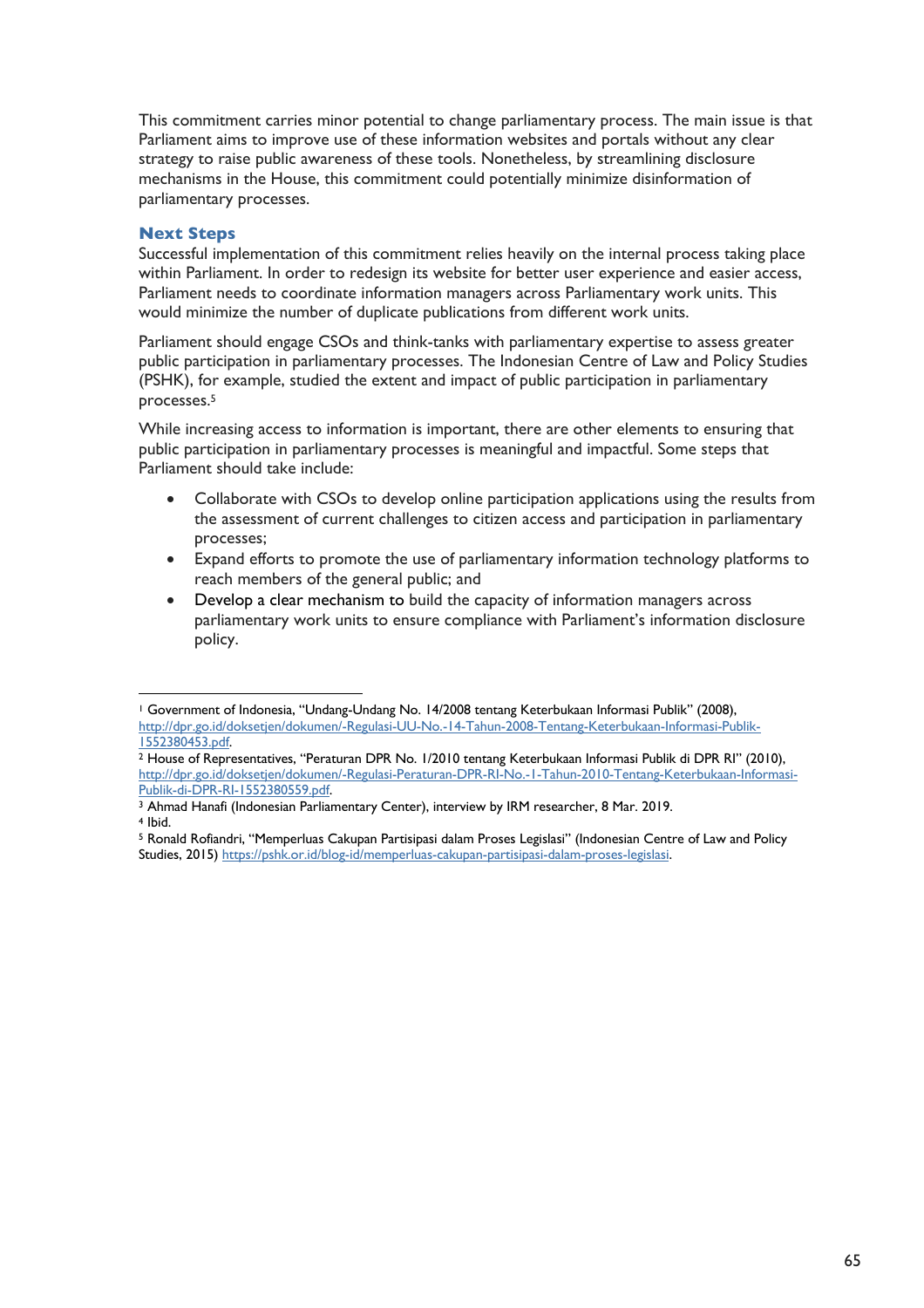## **3. Promotion of Public Information Transparency of the Parliament**

## **Language of the commitment as it appears in the action plan:**

- Developing infrastructure for parliamentary transparency, in line with the Public Information Transparency Law.
- Increasing the amount of information uploads on the parliamentary website.
- Providing up-to-date minutes of meetings of at least the last 3 working days.
- Improving the delivery of web-based information service (e-PPID).
- Availability of information transparency rating tools for Complementary Organs of the House and Secretary General on a regular basis. This commitment will be demonstrated by the Information and Documentation Management Officials (PPID) collaborating with civil society.

## **Milestones:**

- 1. Workshop on guidelines on public information management.
- 2. Development of evaluation tools.
- 3. Implementation of evaluation tools.
- 4. Launching of a rating tool.
- 5. Revision of Regulation of the Indonesian House of Representatives.

## **Start Date:** September 2018 **End Date:** July 2020

| Commitment<br>Overview                                                        | Verifiability                           |                                  |                       | <b>OGP Value</b><br>Relevance (as<br>written) |                       |                                                                 |      | Potential Impact |          |                |                                                 | Completion |             |           | Did It Open<br>Government? |                |                                              |       |             |  |
|-------------------------------------------------------------------------------|-----------------------------------------|----------------------------------|-----------------------|-----------------------------------------------|-----------------------|-----------------------------------------------------------------|------|------------------|----------|----------------|-------------------------------------------------|------------|-------------|-----------|----------------------------|----------------|----------------------------------------------|-------|-------------|--|
|                                                                               | Not specific enough to be<br>verifiable | Specific enough to be verifiable | Access to Information | Civic Participation                           | Public Accountability | & Accountability<br>Technology & Innovation for<br>Transparency | None | Minor            | Moderate | Transformative | Not Started                                     | Limited    | Substantial | Completed | Worsened                   | Did Not Change | Marginal                                     | Major | Outstanding |  |
| 3. Promotion of<br>Public<br>Information<br>Transparency of<br>the Parliament |                                         | $\checkmark$                     | ✔                     |                                               |                       | $\checkmark$                                                    |      | ✔                |          |                | Assessed at the<br>end of action plan<br>cycle. |            |             |           |                            |                | Assessed at the end of<br>action plan cycle. |       |             |  |

## **Context and Objectives**

Similar to the first two commitments in the open parliament action plan, this commitment also aims to improve public access to information. However, this commitment focuses on strengthening Parliament's capacity to monitor and evaluate information disclosure within Parliament.

Prior to this commitment, Parliament had initiated efforts to develop an evaluation tool to measure the implementation of information disclosure by its work units. The initiative reached a trial stage, but was never institutionalized. Through this commitment, Parliament hopes to renew development of this tool and institutionalize it as an official mechanism.

The evaluation tool will come with standardized publication guidelines for all Parliamentary information managers. The tool will allow monitoring of meeting minutes to ensure they're published within a certain period of time following the meeting. By doing this, citizens will have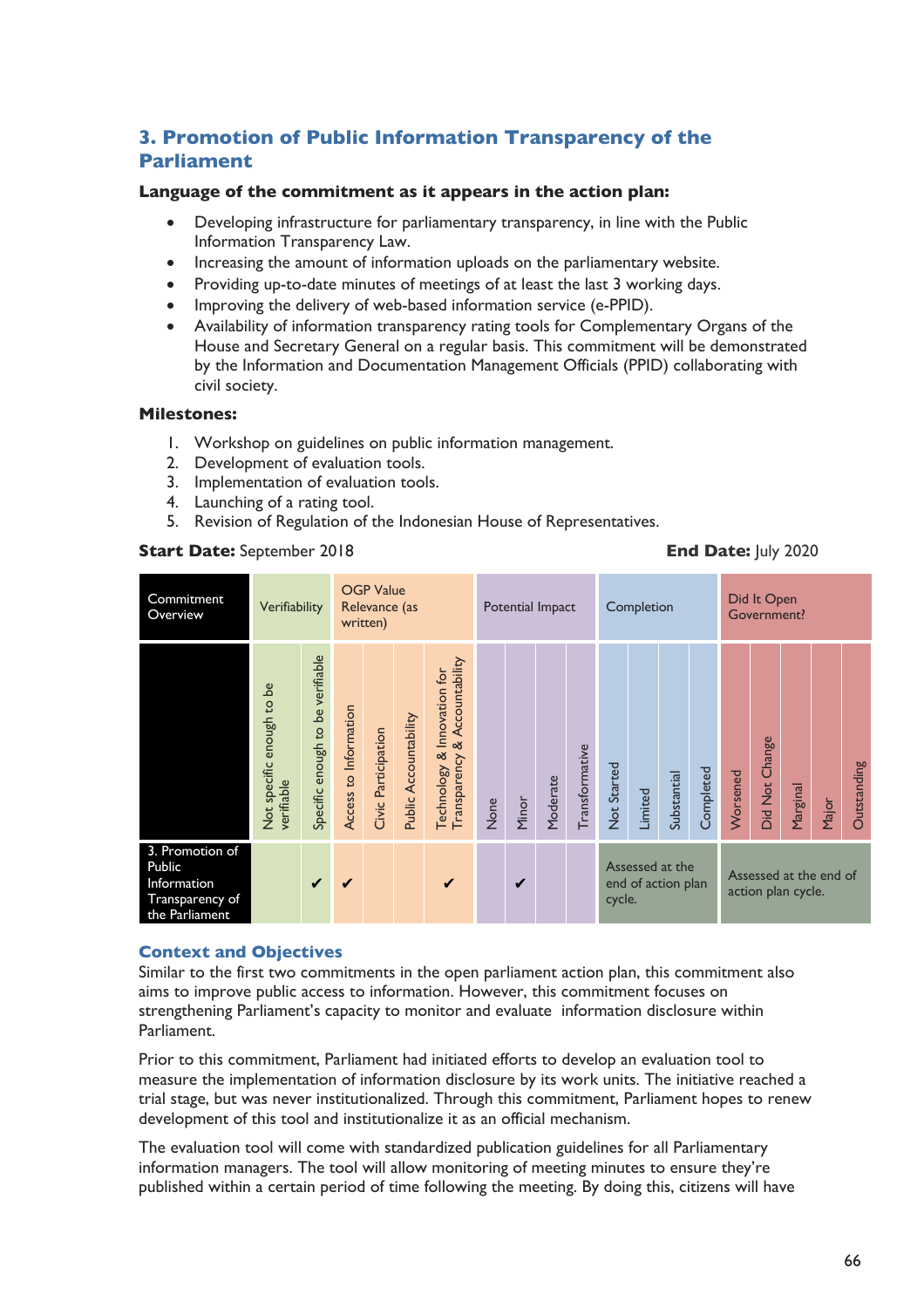access to more relevant information. (The current lag between a meeting and its minutes' publication leaves citizens with irrelevant information.)<sup>1</sup>

To eliminate the long wait for publication of session and meeting notes, Parliament has been working on implementing a new method for note-taking. This new method allows minutes of meetings to summarize the most relevant information and omit repetitive or redundant details. Trial runs of this method resulted in a massive 2,726% increase in the number of minutes published by the eleven Commissions of the House from 183 briefs in 2016 to 5,171 briefs in 2017.2

Through this commitment, Parliament will implement this same policy across other Parliamentary work units and committees. To add incentive, the guideline will include a reward scheme for work units with the best information disclosure records as determined by the evaluation tool. The evaluation tool will be developed and implemented within the next two years as a peer-review mechanism<sup>3</sup> with staff and Parliament members rating the performance of information managers.

By the end of this action plan cycle, the focus of this commitment will be to propose and pass a Revision to the House Regulation on Information Disclosure. With the declaration of the Open Parliament Indonesia initiative, Parliament believes that revising this regulation is imperative.

This commitment carries minor potential impact to improve parliamentary openness. While the activities are mostly internal, the trial runs of publishing briefs instead of verbatim minutes suggest a strong potential to increase the amount of information available for the public. However, the brief format could allow Parliament to omit and self-censor the information released.

## **Next Steps**

Going forward, Parliament should focus on training information managers to comply with the guidelines that will be developed. Since one milestone is to revise the House Regulation on Information Disclosure, Parliament could prioritize the following aspects for inclusion in the revision:

- Update Parliament's Public Information List (DIP). It is important to carefully assess all types of information that are not currently included on the list. An impact assessment on parliamentary information could help ensure that Parliament properly complies with the principles of information disclosure;
- Update regulation around the structure, tasks, and functions of Parliament's PPIDs to reflect recent changes and also to match public demand for making more information available upon request;
- Establish a clear, standardized information management procedure for Parliamentary work units. Standardize the format of documents released to the public; and
- Incorporate public participation in monitoring and evaluating Parliament's information disclosure practice.

<sup>2</sup> Ibid.

<sup>1</sup> Ahmad Hanafi (Indonesian Parliamentary Center), interview by IRM researcher, 8 Mar. 2019.

<sup>3</sup> Ibid.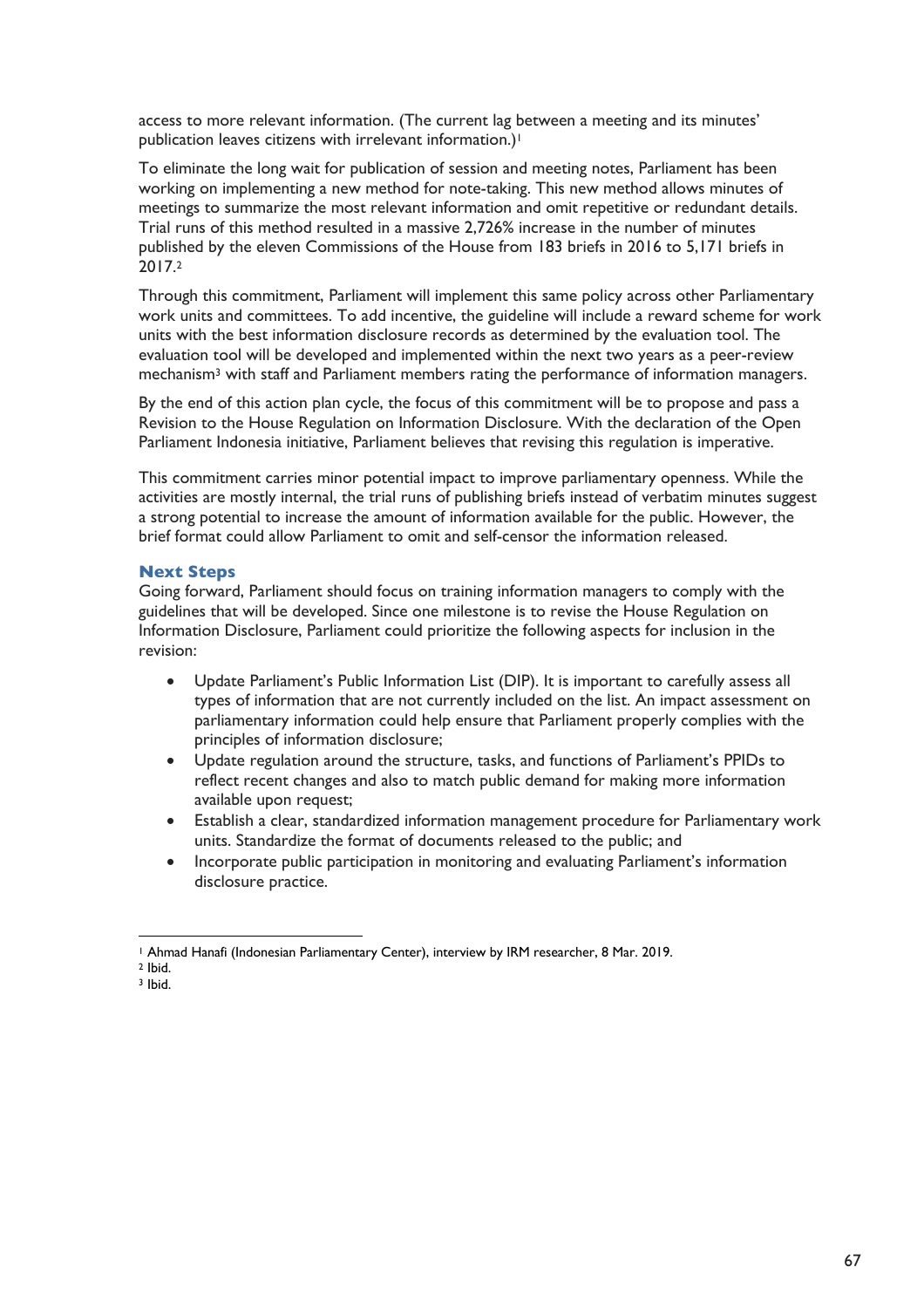## **4. Formulation of the Open Parliament Indonesia Roadmap**

## **Language of the commitment as it appears in the action plan:**

Formulating the Open Parliament Indonesia (OPI) Roadmap for the next 5 years. This Roadmap will be used in the formulation of OPI National Action Plan in the future.

## **Milestones:**

- 1. A baseline survey on constituents.
- 2. Formulation of the roadmap document.
- 3. Discussions on Open Parliament Indonesia Roadmap.

#### OGP Value **Commitment** Potential Impact Completion Did It Open Commitment<br>Overview Verifiability Relevance (as Government? written) Specific enough to be verifiable Specific enough to be verifiable Transparency & Accountability Transparency & Accountability Technology & Innovation for Technology & Innovation for Not specific enough to be Not specific enough to be Access to Information Access to Information Public Accountability Public Accountability Civic Participation Civic Participation Did Not Change Did Not Change Transformative **Transformative Not Started** Outstanding Outstanding Not Started **Completed** Worsened Substantial Worsened Moderate Substantial Moderate verifiable Marginal Limited Minor None Major 4. Formulation of the Open Assessed at the Assessed at the end of ✔ ✔ ✔ ✔ Parliament end of action plan action plan cycle. Indonesia cycle. Roadmap

## **Start Date:** September 2018 **End Date:** August 2020

## **Context and Objectives**

Commitments included in the open parliament action plan focus heavily on improving parliamentary transparency. This focus on improving information disclosure compliance can be understood by looking at Parliament's record of past transparency.

In 2014, the Central Information Commission  $(KIP)^1$  ranked the House of Representatives twelfth among all public institutions in terms of information disclosure compliance. The report gave the parliament's information disclosure a 65.5% compliance score.2 While the KIP did publish subsequent reports after 20143, none included the House of Representatives in the ranked list.

During an interview with the IRM researcher, the Indonesian Parliamentary Center (IPC) reiterated the need to reform Parliament's information disclosure compliance. <sup>4</sup> The first three commitments will improve information disclosure compliance within Parliament. This commitment will address the problem at the strategic and policy level. The Open Parliament Indonesia Roadmap will be a key component in the implementation of the open parliament initiative.

The Roadmap will cover a five-year period to align with the government's National Mid-Term Development Plan (RPJMN). It will be the reference strategic document for all programs and activities related to the objective of opening up Parliament. Currently, Parliament has had to resort to research provided by academia and think tanks. To streamline public will and input on improving parliamentary processes, multiple actors will be involved in developing this Roadmap. Additionally, the Roadmap will mandate the incorporation of a public participation element in parliamentary processes.5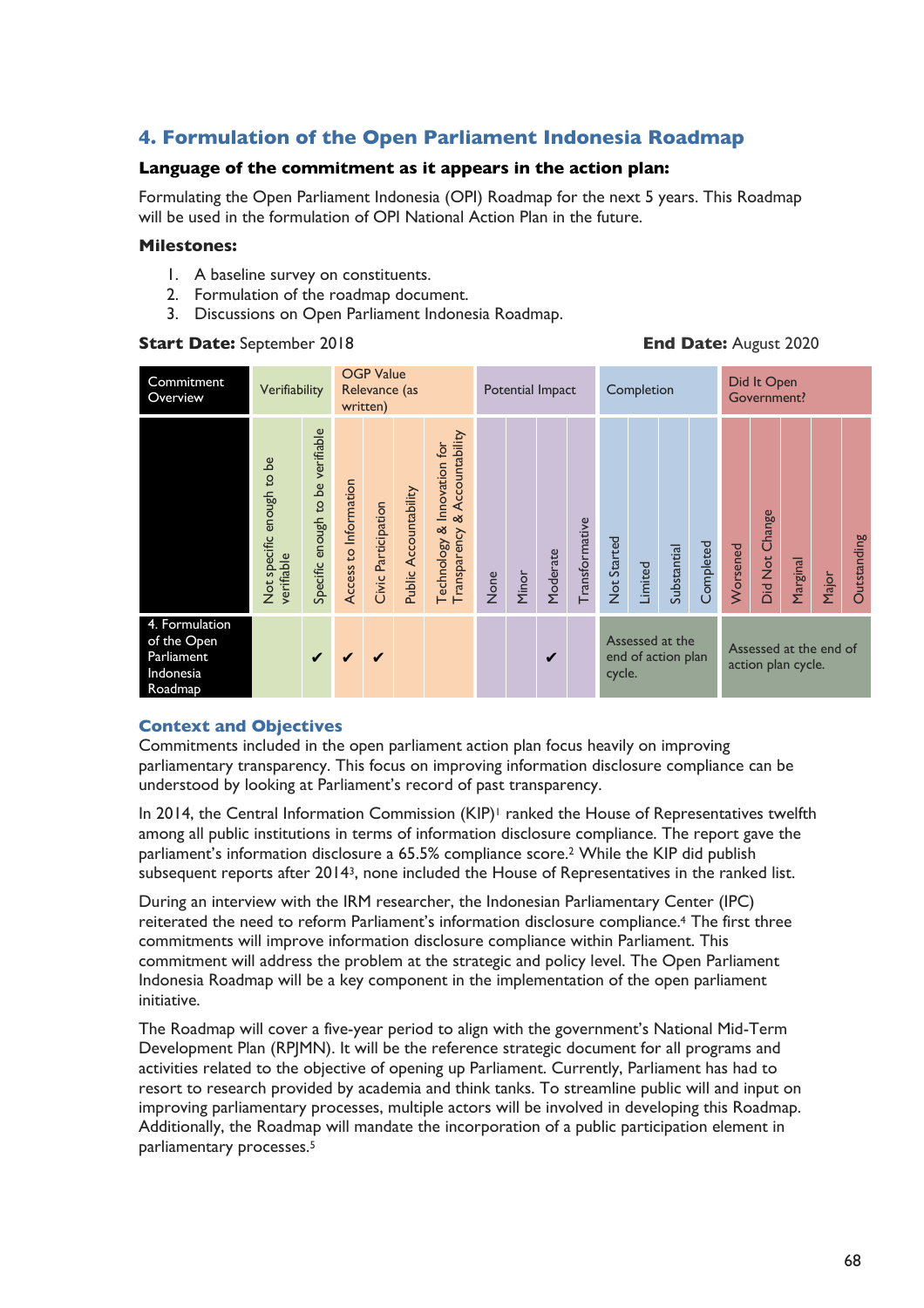The formation of the Roadmap will include a public survey. Through this survey, Parliament hopes to gather information on the most urgent needs and demands of the public as well as feedback on how citizens can participate meaningfully in parliamentary processes.<sup>6</sup> The survey results will factor into the strategic direction of the Roadmap. Afterward, stakeholders involved in parliamentary processes will adopt the Roadmap to develop the strategies relevant to their respective functions. Beyond the survey, however, the scale and scope of the process are still unclear. Therefore, it is difficult to determine if this process will provide an opportunity for public voices from different groups and sectors to be included in the design of the Roadmap.

## **Next Steps**

In implementing this commitment, Parliament could focus on the following aspects:

- Consult the Central Information Commission (KIP) to gather feedback on how Parliament can improve its information disclosure compliance;
- Consult the OGI National Secretariat to learn from its experience on developing the Open Government Indonesia Roadmap; and
- Proactively include voices from the academic community, civil society, government, private sector, and under-represented groups to capture their perspectives on how the Roadmap could contribute to improving the lives of citizens.

<sup>5</sup> Ibid.

<sup>6</sup> Ibid.

<sup>1</sup> Central Information Commission, "Hasil Pemeringkatan Keterbukaan Informasi di Badan Publik 2014" (2014), 12, https://komisiinformasi.go.id/?portfolio=laporan-hasil-pemeringkatan-2014. <sup>2</sup> Ibid.

<sup>3</sup> Central Information Commission, "Hasil Pemeringkatan Keterbukaan Informasi di Badan Publik Publik 2015" (2015), https://komisiinformasi.go.id/?portfolio=keputusan-tentang-hasil-pemeringkatan-keterbukaan-informasi-publik-tahun-2015; "Hasil Pemeringkatan Keterbukaan Informasi di Badan Publik 2016" (2016),

https://komisiinformasi.go.id/?portfolio=laporan-hasil-pemeringkatan-2016; "Hasil Pemeringkatan Keterbukaan Informasi di Badan Publik 2017" (2017), https://komisiinformasi.go.id/?portfolio=laporan-hasil-pemeringkatan-2017.

<sup>4</sup> Ahmad Hanafi (Indonesian Parliamentary Center), interview by IRM researcher, 8 Mar. 2019.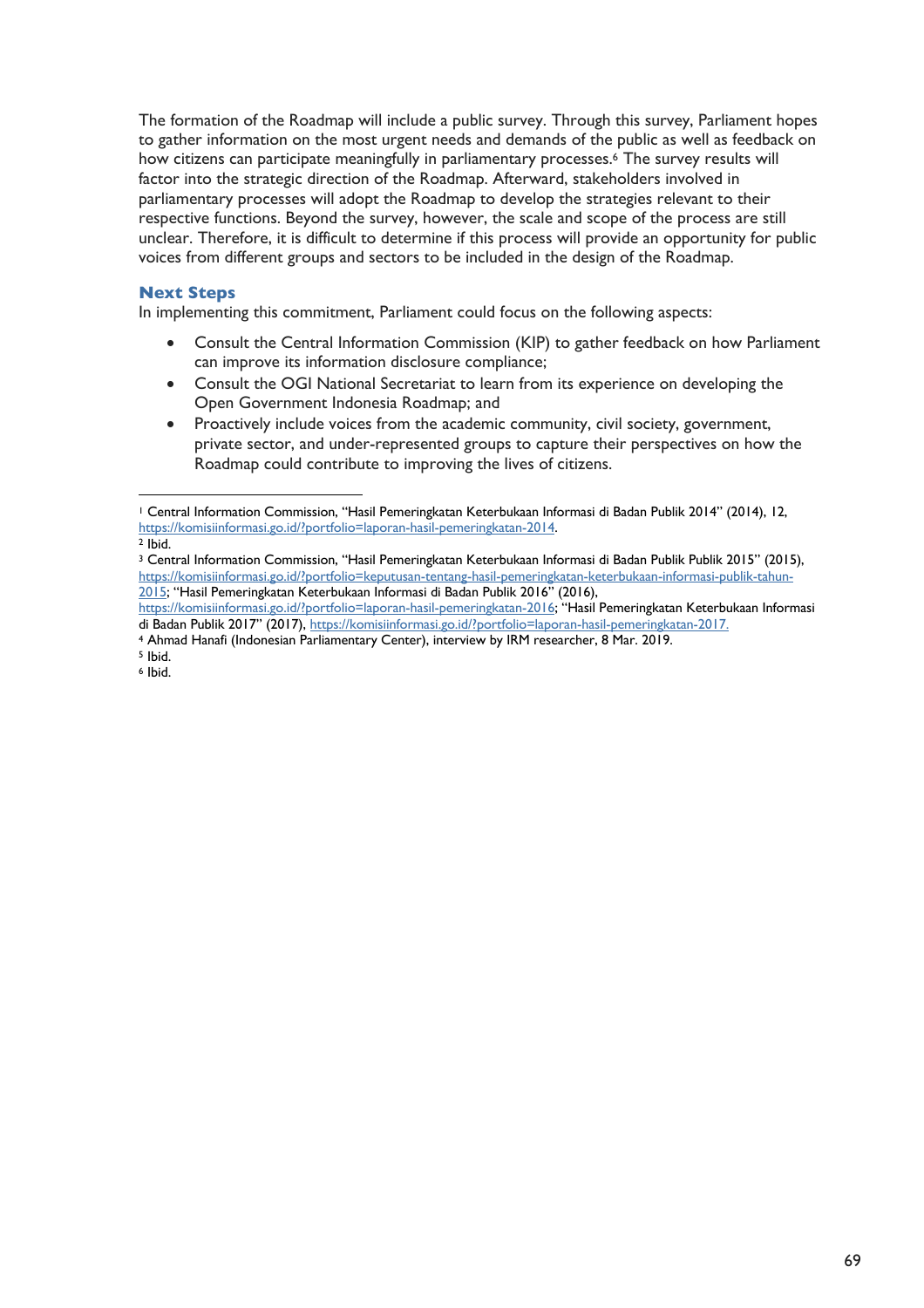## **5. Establishing the Open Parliament Indonesia Institution**

## **Language of the commitment as it appears in the action plan:**

Establishing the Open Parliament Indonesia, which shall include Members of the Indonesian House, as well as representatives from the Secretariat General of the House and civil societies.

## **Milestones:**

- 1. Formulation of a policy paper on OPI model institution.
- 2. Formulation of a Decree of the Organizational Structure of Open Parliament Indonesia based on the principles of collaboration and co-creation.
- 3. Formulation of the OPI implementation mechanism.
- 4. Monitoring and evaluation.
- 5. Making reports.

## **Start Date:** September 2018 **End Date:** June 2020

| Commitment<br>Overview                                                | Verifiability                           | <b>OGP Value</b><br>Relevance (as<br>written) |                       |                     |                       |                                                                 | Potential Impact |       |          |                | Completion                                      |         |             | Did It Open<br>Government? |                                              |                |          |       |             |  |
|-----------------------------------------------------------------------|-----------------------------------------|-----------------------------------------------|-----------------------|---------------------|-----------------------|-----------------------------------------------------------------|------------------|-------|----------|----------------|-------------------------------------------------|---------|-------------|----------------------------|----------------------------------------------|----------------|----------|-------|-------------|--|
|                                                                       | Not specific enough to be<br>verifiable | Specific enough to be verifiable              | Access to Information | Civic Participation | Public Accountability | & Accountability<br>Technology & Innovation for<br>Transparency | None             | Minor | Moderate | Transformative | Not Started                                     | Limited | Substantial | Completed                  | Worsened                                     | Did Not Change | Marginal | Major | Outstanding |  |
| 5. Establishing<br>the Open<br>Parliament<br>Indonesia<br>Institution |                                         | ✔                                             |                       | ✔                   |                       |                                                                 |                  |       | ✔        |                | Assessed at the<br>end of action plan<br>cycle. |         |             |                            | Assessed at the end of<br>action plan cycle. |                |          |       |             |  |

## **Context and Objectives**

The House of Representatives of Indonesia declared the Open Parliament Indonesia (OPI) initiative in August 2018.<sup>1</sup> This marked a major step in furthering interparliamentary cooperation in Indonesia. Before joining the open parliament initiative, the House of Representatives was already active in other international frameworks such as the Inter-Parliamentary Union (IPU) and the Global Organization of Parliamentarians against Corruption (GOPAC).

Shortly following this declaration, Parliament created five open parliament commitments for inclusion in Indonesia's fifth action plan. In this particular commitment, Parliament aims to establish an Open Parliament Indonesia institution to support the implementation of the open parliament initiative.

According to the IPC, an OPI institution is necessary for a variety of reasons:<sup>2</sup>

- Sustaining open parliament implementation, regardless of transitions in House leadership, through a mechanism that mandates the parliament allocate budget and resources to enact and support open parliament activities;
- Creating an incentive for civil society to participate in open parliament initiatives through a clear mechanism for collaboration between Parliament and civil society; and
- Coordinating the development and implementation of open parliament action plans across Parliamentary work units and civil society representatives.